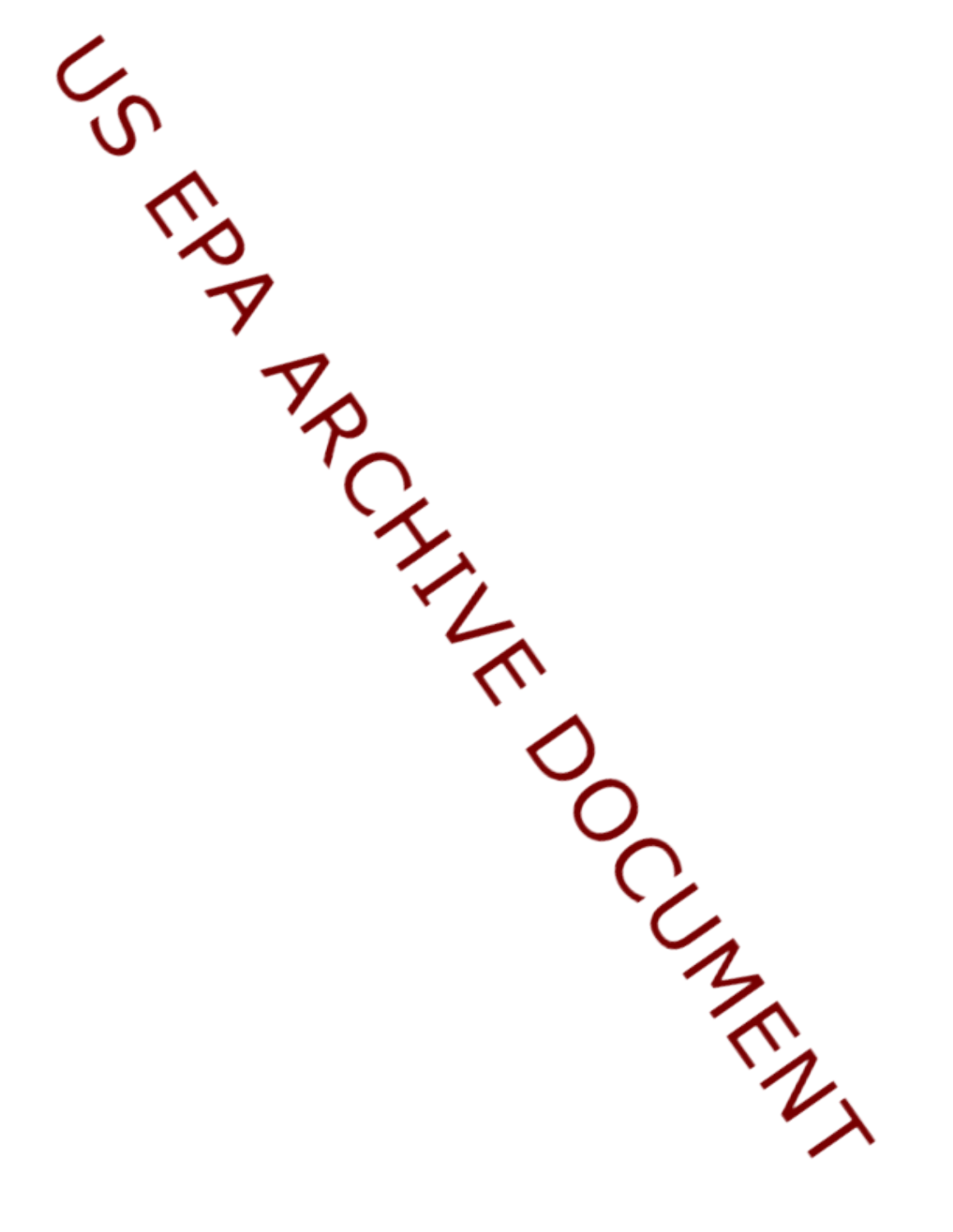

# **Environmental Technology Verification Program**  Advanced Monitoring Systems Center

Generic Verification Protocol for Long-Term Deployment of Multi-Parameter Water Quality Probes/Sondes

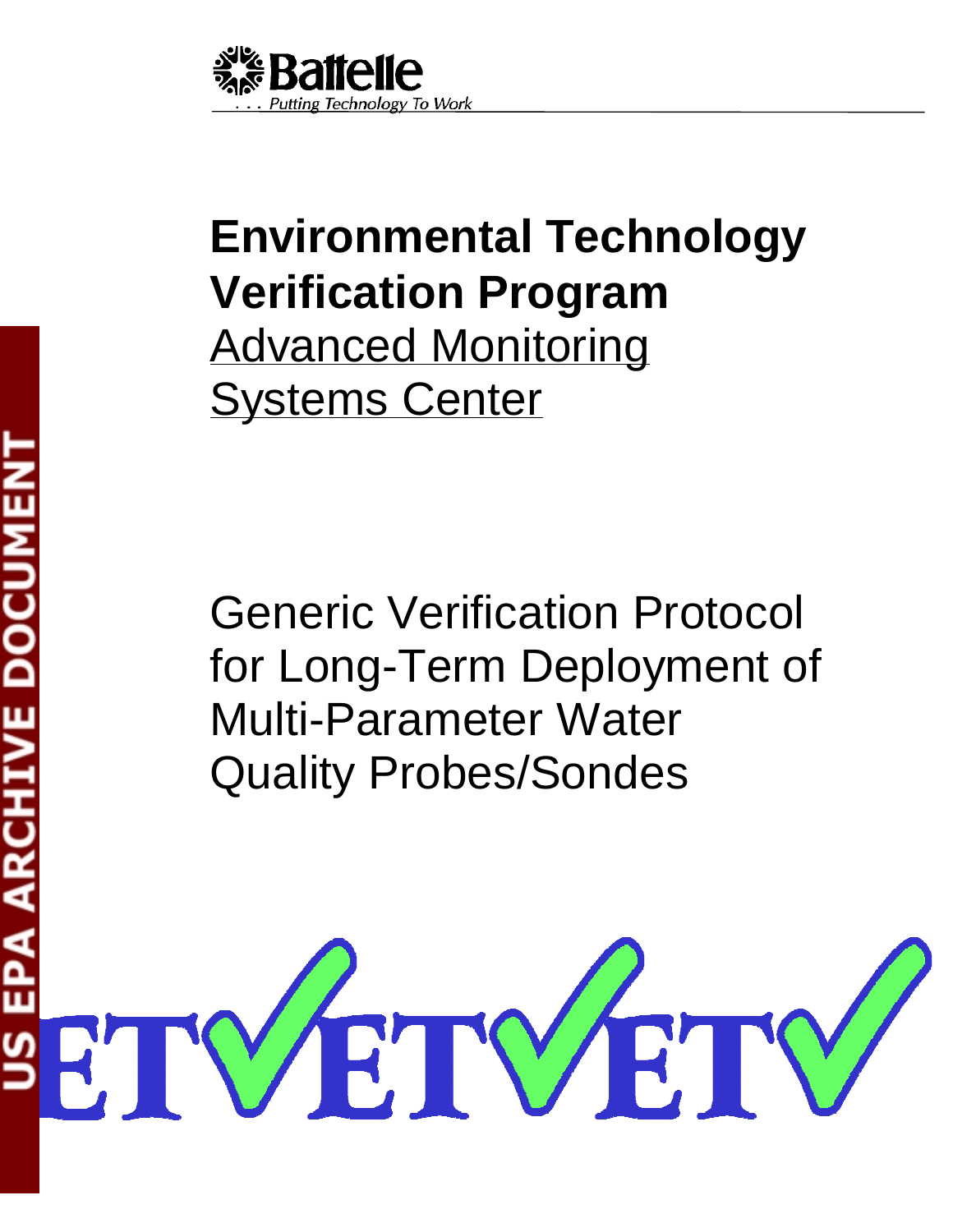#### **GENERIC VERIFICATION PROTOCOL**

**FOR** 

#### **LONG-TERM DEPLOYMENT OF MULTI-PARAMETER WATER QUALITY PROBES/SONDES**

**July 2002** 

**Prepared by** 

**Battelle 505 King Avenue Columbus, OH 43201-2693**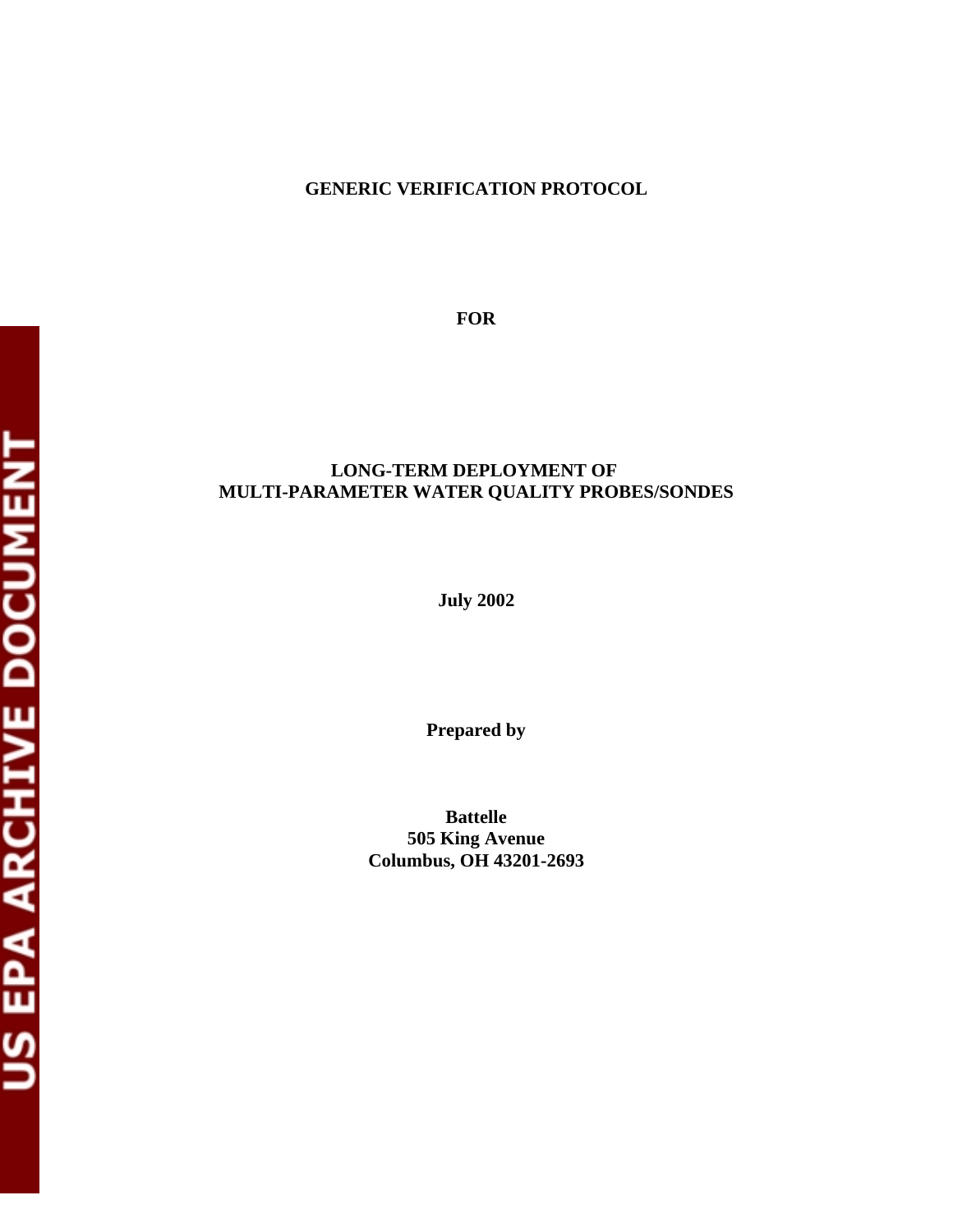# **TABLE OF CONTENTS**

| 1.  |       |  |
|-----|-------|--|
| 1.1 |       |  |
| 1.2 |       |  |
| 1.3 |       |  |
| 2.  |       |  |
|     |       |  |
| 3.  |       |  |
| 3.1 |       |  |
| 3.2 |       |  |
| 3.3 |       |  |
| 3.4 |       |  |
| 3.5 |       |  |
|     | 3.5.1 |  |
|     | 3.5.2 |  |
|     | 3.5.3 |  |
|     | 3.5.4 |  |
| 4.  |       |  |
| 4.1 |       |  |
| 4.2 |       |  |
| 4.3 |       |  |
| 4.4 |       |  |
| 4.5 |       |  |
| 4.6 |       |  |
| 4.7 |       |  |
|     | 4.7.1 |  |
|     | 4.7.2 |  |
|     | 4.7.3 |  |
|     | 4.7.4 |  |
|     | 4.7.5 |  |
|     | 4.7.6 |  |
|     | 4.7.7 |  |
|     |       |  |
| 5.  |       |  |
| 5.1 |       |  |
| 5.2 |       |  |
| 5.3 |       |  |
|     |       |  |
|     |       |  |
|     |       |  |
|     |       |  |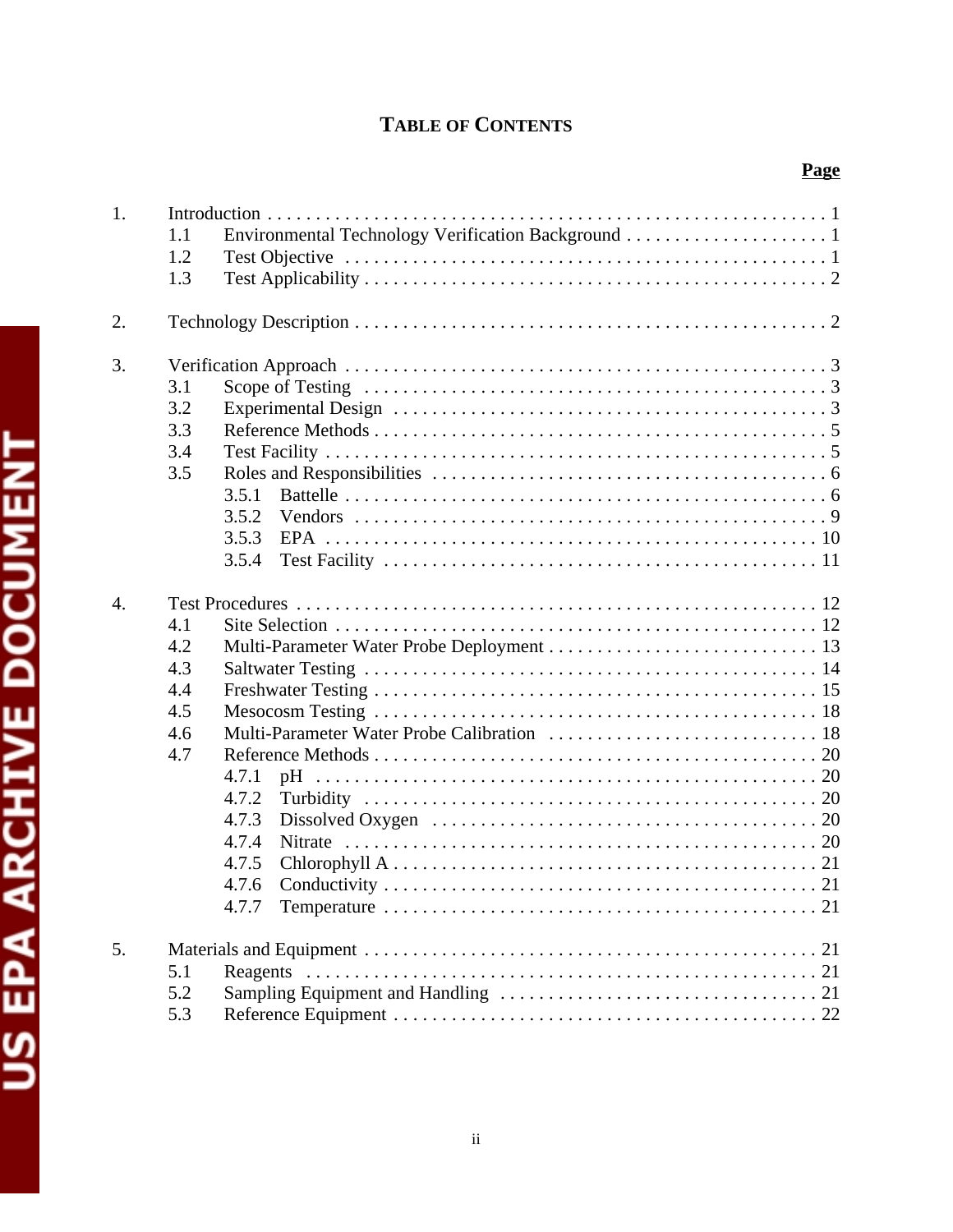# **TABLE OF CONTENTS**

# (continued)

**Page** 

| 6. |     |       |  |
|----|-----|-------|--|
|    | 6.1 |       |  |
|    | 6.2 |       |  |
|    | 6.3 |       |  |
|    | 6.4 |       |  |
|    |     | 6.4.1 |  |
|    |     | 6.4.2 |  |
|    |     | 6.4.3 |  |
|    |     | 6.4.4 |  |
|    | 6.5 |       |  |
|    |     |       |  |
| 7. |     |       |  |
|    | 7.1 |       |  |
|    | 7.2 |       |  |
|    | 7.3 |       |  |
|    |     | 731   |  |
|    |     | 7.3.2 |  |
|    |     | 733   |  |
|    |     | 7.3.4 |  |
|    |     | 7.3.5 |  |
|    | 7.4 |       |  |
| 8. |     |       |  |
| 9. |     |       |  |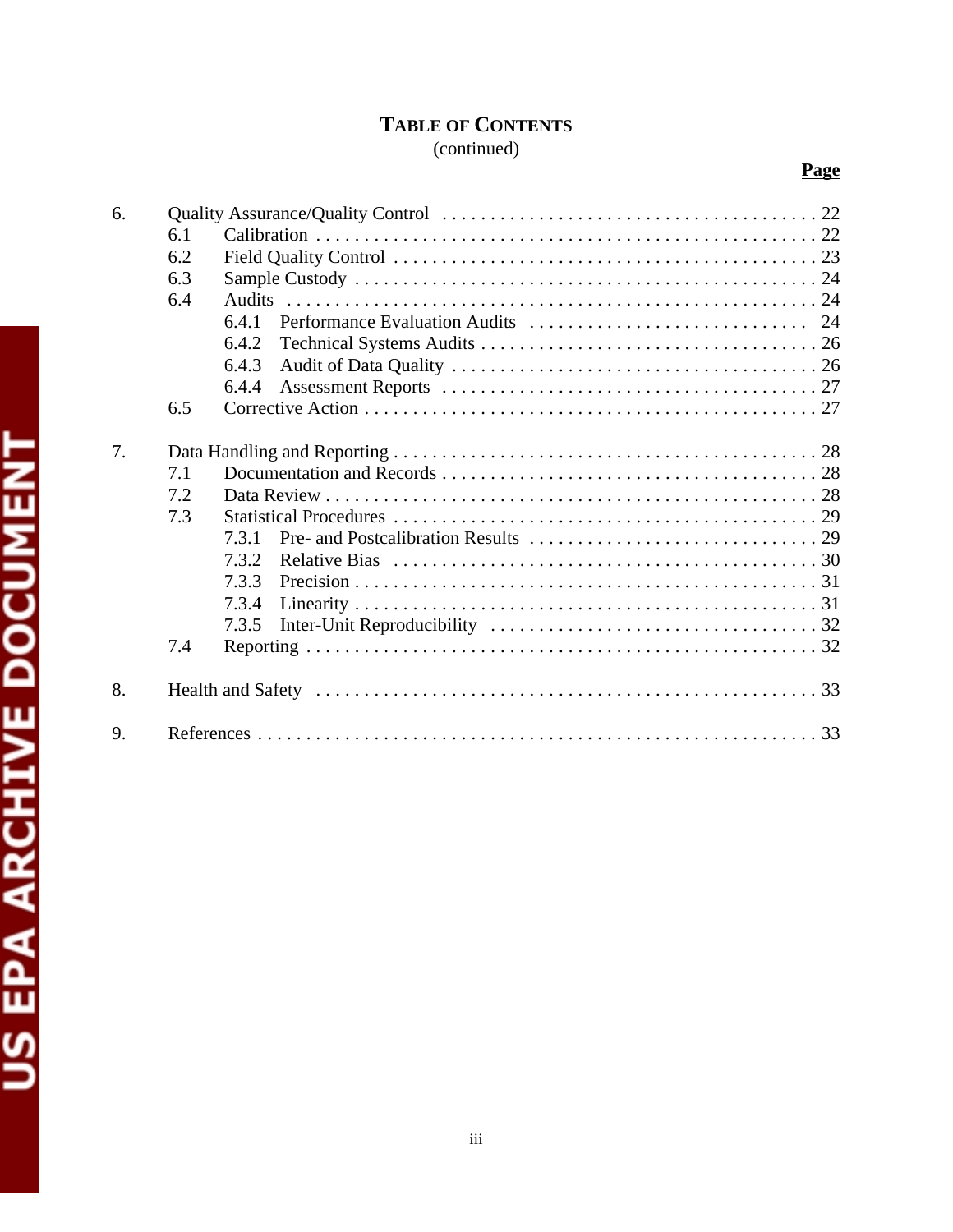# **TABLE OF CONTENTS**

# (continued)

# **Page**

# **List of Figures**

| Figure 2. Organization Chart for Multi-Parameter Water Probe |
|--------------------------------------------------------------|
|                                                              |

# **List of Tables**

| Table 1.  |                                                                    |
|-----------|--------------------------------------------------------------------|
| Table 2.  | Expected Ranges of Water Characteristics at Example Test Sites  13 |
| Table 3.  |                                                                    |
| Table 4.  | Schedule of Reference Method Sample Events on Each Day of Testing  |
| Table 5.  | Schedule of Reference Method Sample Events on Each Day of Testing  |
| Table 6.  |                                                                    |
| Table 7.  |                                                                    |
| Table 8.  |                                                                    |
| Table 9.  |                                                                    |
| Table 10. |                                                                    |
| Table 11. |                                                                    |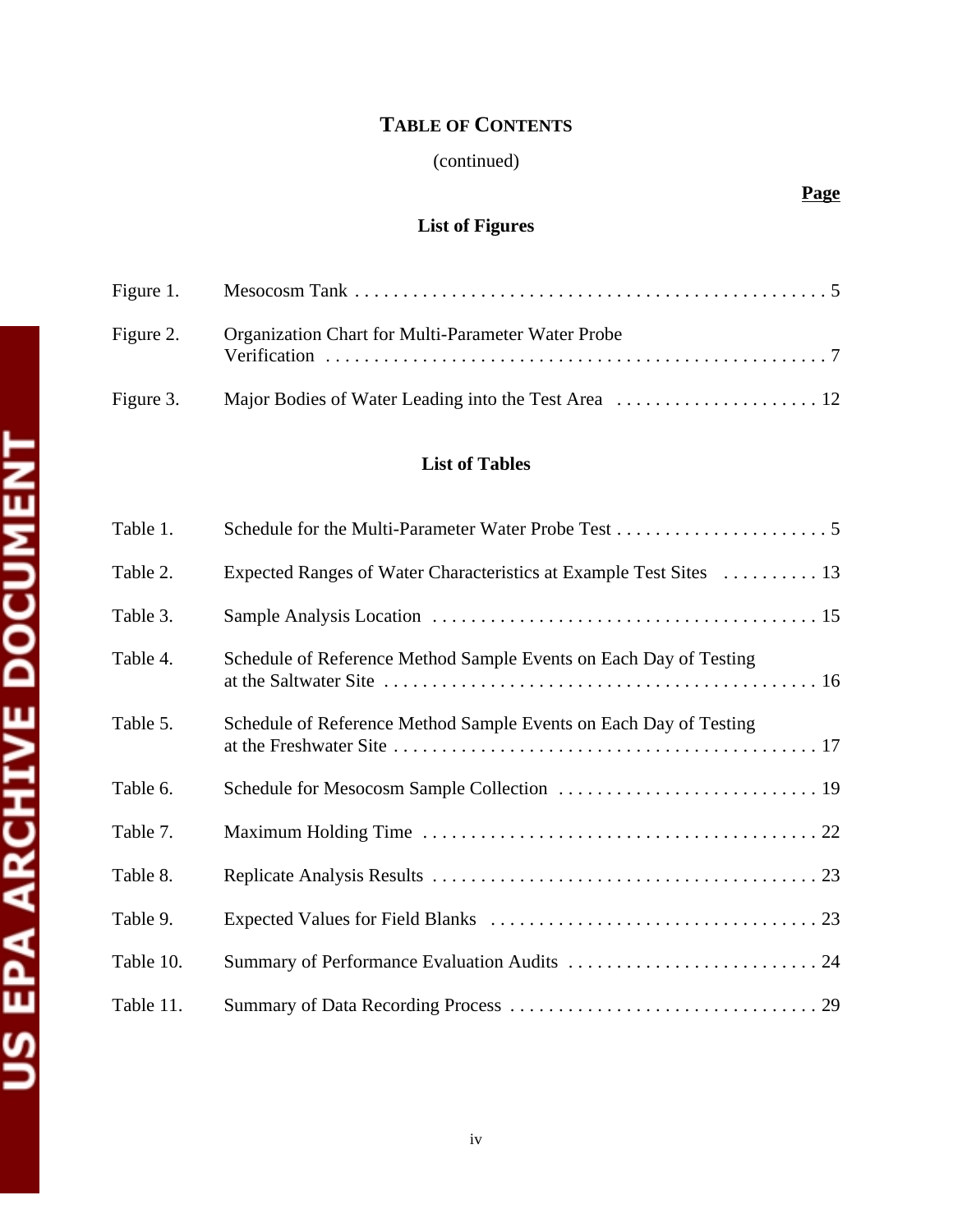# **ACRONYMS**

| <b>AMS</b>    | <b>Advanced Monitoring Systems</b>                                |
|---------------|-------------------------------------------------------------------|
| <b>CCEHBR</b> | Center for Coastal Environmental Health and Biomolecular Research |
| <b>DO</b>     | dissolved oxygen                                                  |
| <b>EPA</b>    | United States Environmental Protection Agency                     |
| <b>ETV</b>    | <b>Environmental Technology Verification</b>                      |
| ı             | liter                                                             |
| <b>NIST</b>   | National Institute of Standards and Technology                    |
| <b>NOAA</b>   | National Oceanic and Atmospheric Administration                   |
| <b>NTU</b>    | nephelometric turbidity unit                                      |
| QA            | quality assurance                                                 |
| <b>QMP</b>    | <b>Quality Management Plan</b>                                    |
| <b>SOP</b>    | standard operating procedure                                      |
| <b>TSA</b>    | technical systems audit                                           |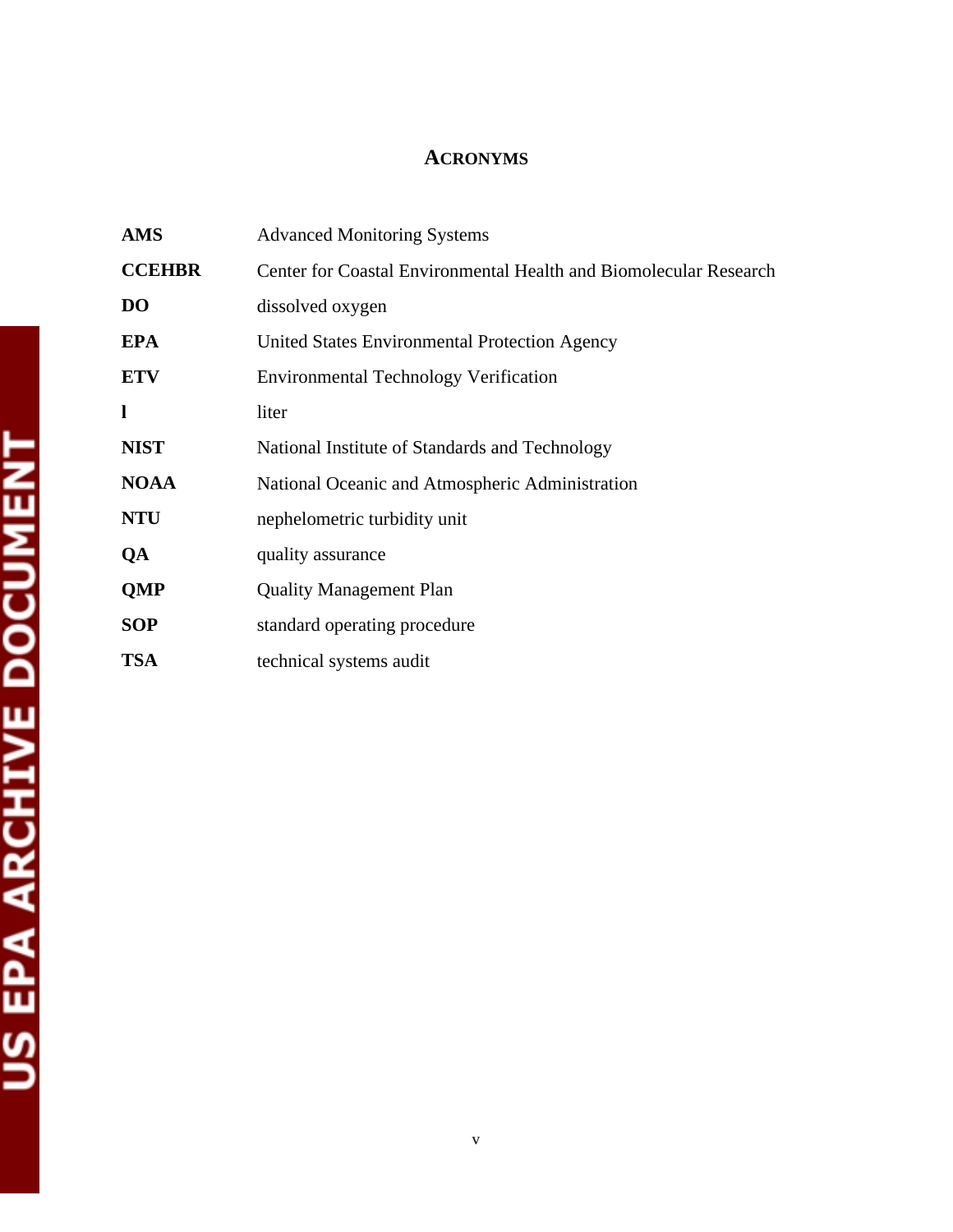#### **1 INTRODUCTION**

#### **1.1 Environmental Technology Verification Background**

This generic verification protocol provides detailed procedures for implementing a verification test of multi-parameter water quality probes/sondes that continuously measure water quality parameters. Verification tests are conducted under the auspices of the U.S. Environmental Protection Agency (EPA) through its Environmental Technology Verification (ETV) program. The purpose of the ETV program is to provide objective and quality-assured performance data on environmental technologies, so that users, developers, regulators, and consultants can make informed purchase and application decisions about these technologies. ETV does not imply approval, certification, or designation by EPA, but rather provides a quantitative assessment of the performance of a technology under specified test conditions.

The verification tests are coordinated by Battelle, of Columbus, Ohio, which is EPA's partner in the ETV Advanced Monitoring Systems (AMS) Center. The scope of the AMS Center covers verification of monitoring technologies for contaminants and natural species in air, water, and soil. In performing verification tests, Battelle follows the procedures specified in this test protocol and complies with the requirements in the "Quality Management Plan for the ETV Advanced Monitoring Systems Center" (QMP).<sup>(1)</sup>

#### **1.2 Test Objective**

The purpose of verification tests of multi-parameter water quality probes/sondes is to evaluate their performance under realistic operating conditions. Specifically, these probes are deployed in a location or locations similar to those that would be used by members of the water monitoring community, and the probes are evaluated by comparing their measurements with reference measurements. For example, a verification might require deploying probes in laboratory, freshwater, and saltwater environments for a 2½-month field test in which the probes are operated continuously for periods up to 30 days. During such time, water quality parameters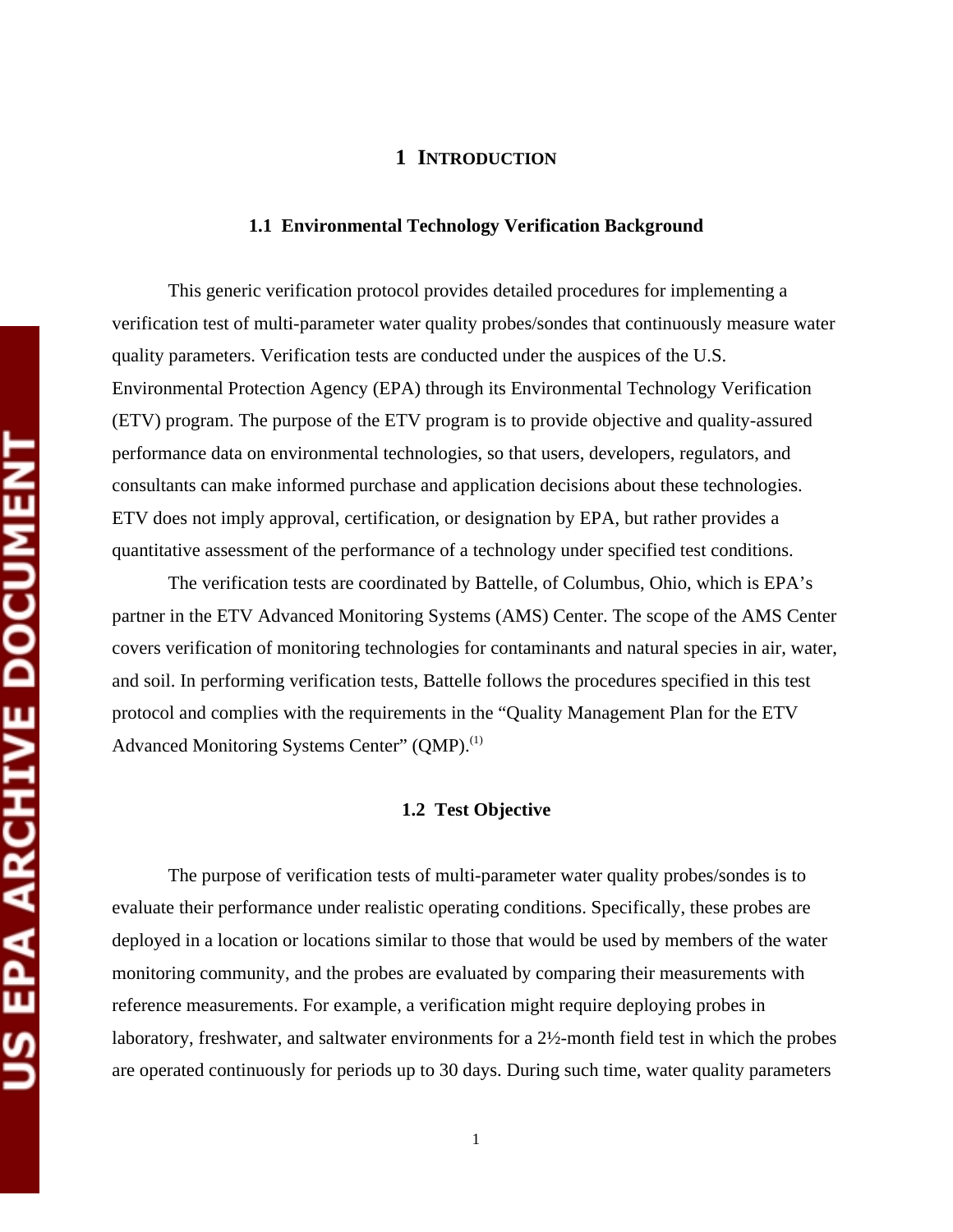such as turbidity, chlorophyll A, nitrate, conductivity, temperature, dissolved oxygen (DO), and pH are measured both by the probes (when applicable) and by reference methods. In the laboratory environment, these parameters are controlled, while in the freshwater and saltwater phases of the verification, these parameters are not controlled. During each phase, assessments of performance are based upon comparisons to the reference results and include determinations of accuracy, precision, linearity, and inter-unit reproducibility. Different locations, target analytes, and test periods may be accommodated, if appropriate for the water probes being tested, by specifying those features of the verification in the test/quality assurance (QA) plan for the test.

#### **1.3 Test Applicability**

This generic protocol is applicable to verification testing of probes that operate unattended in lakes, rivers, coastal areas, estuaries, bays, and other fresh, salt, or brackish bodies of water and that continuously measure one or more water quality parameters, such as turbidity, chlorophyll A, nitrate, conductivity, temperature, DO, or pH. In accordance with the intent of the ETV program, the probes tested are commercially available and not developmental products or prototypes. No enhancements of a commercially available product can be used. This includes using any special anti-fouling coating or paints that are not part of the standard product.

#### **2 TECHNOLOGY DESCRIPTION**

The probes to be tested under this protocol typically consist of a sensor or sensors in a rugged housing at the end of a tethered line. The probes are portable and usually must be tethered to a buoy, dock, piling, or similar structure. While some may be capable of wireless transmission of data, many probes require that stored data be physically downloaded by the user.

The multi-parameter water probes verified under this protocol must be able to undergo the testing explained in Chapter 4. In general, probes must be able to measure two or more of the parameters listed in Section 1.3 in both salt and freshwater. The probe must be deployable, in the sense that the probe must be able to make the water quality measurements without the assistance or intervention of an operator. A probe must be able to store the measured water quality values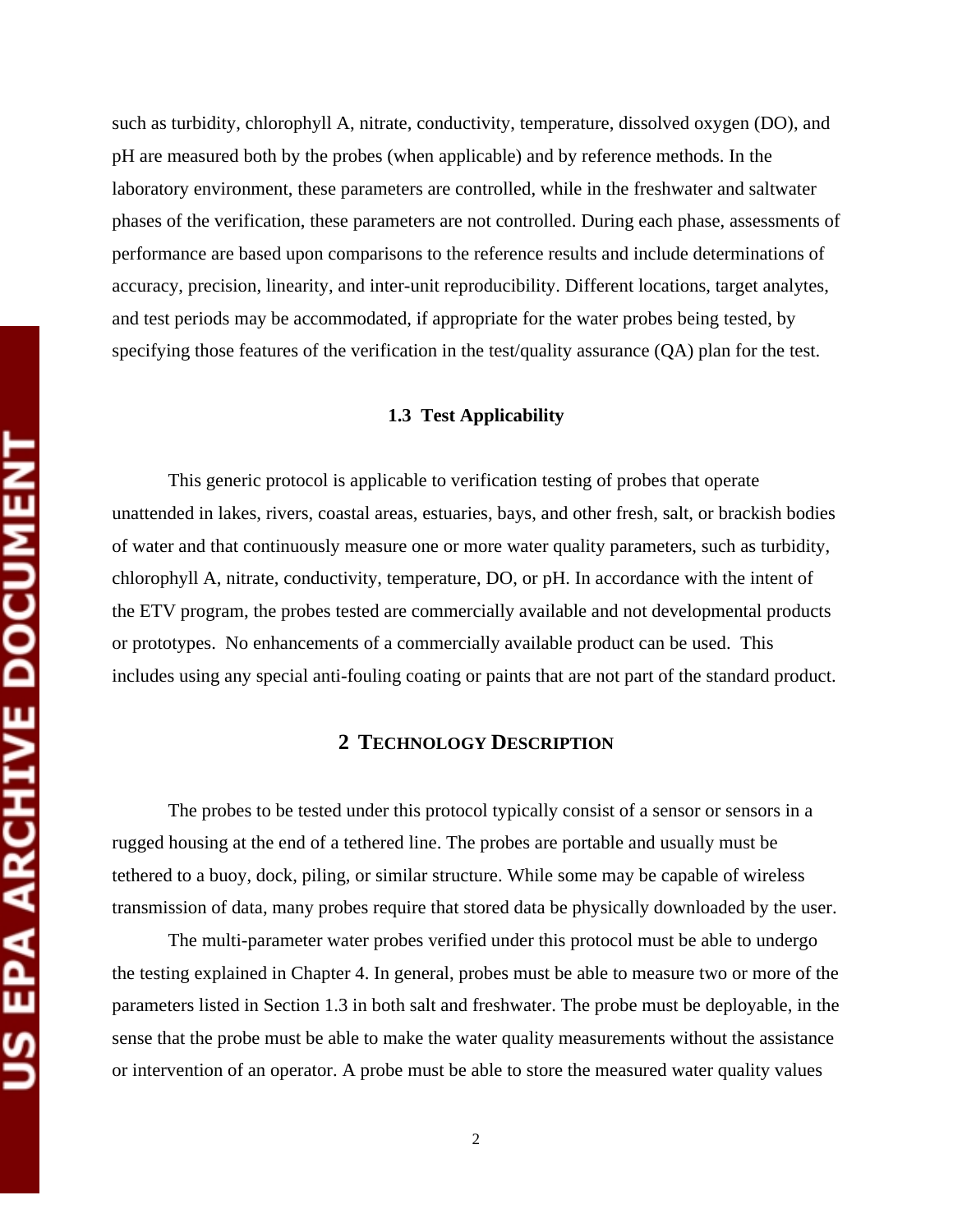for a minimum of two weeks at an hourly sampling rate and must be able to sample at depths between 1 and 15 feet.

#### **3 VERIFICATION APPROACH**

#### **3.1 Scope of Testing**

The objective of the verification test derived from this generic protocol is to establish the performance capabilities of multi-parameter water probes under operating conditions that are realistic in terms of type of water body, depth, duration of unattended operation, etc., as well as in a laboratory or controlled setting. To achieve this goal, the verification test involves three phases. In the first phase, the probes are tested in a saltwater location. The second phase takes place at a freshwater location. In each of these two phases, the probes monitor the naturally occurring levels of each parameter. These phases of 30 sampling days each are used to determine how well the probes compare with the reference methods while being continuously deployed in a field setting. The third phase takes place in a laboratory or controlled environment. During this week-long phase, the probes are tested over target parameter ranges that are partially controlled. The turbidity and conductivity are adjusted while recording the response of the probes. In all tests, two units of each probe are operated side by side to make inter-unit comparisons.

#### **3.2 Experimental Design**

The verification test is designed to assess the performance of multi-parameter water probes relative to reference methods that may consist of using either a grab sample and laboratory analysis or another real-time probe. Collaboration with a partner organization is highly recommended. For example, a test conducted under this protocol was coordinated with the National Oceanic and Atmospheric Administration (NOAA) through the Center for Coastal Environmental Health and Biomolecular Research (CCEHBR). The test described in this protocol follows the design of that performed at or near CCEHBR facilities in Charleston, South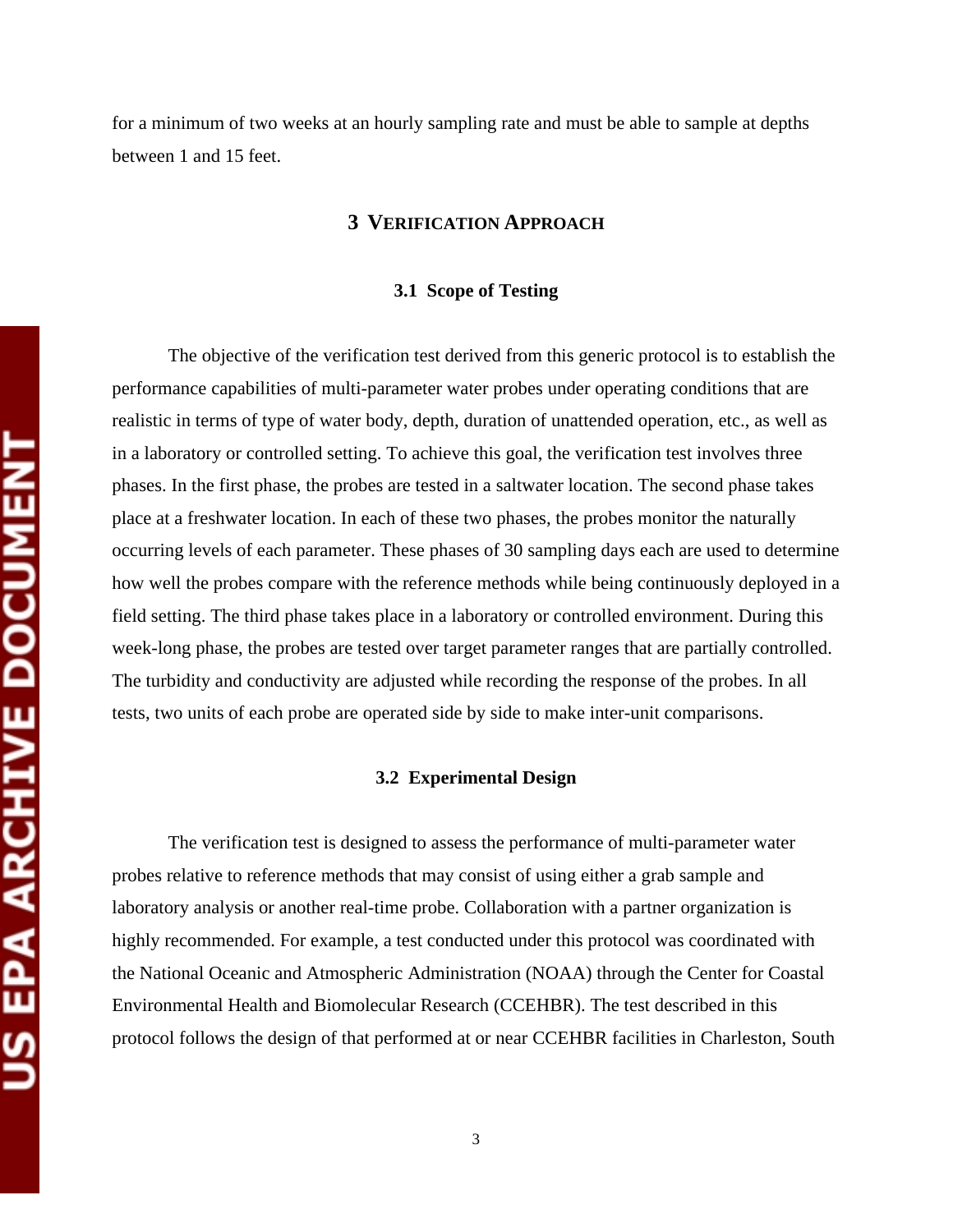Carolina. The approach to the verification test is summarized below, and the statistical methodology for establishing performance parameters is described in Section 7.3.

The first phase of the test shall occur at a saltwater site such as CCEHBR and last approximately one month. CCEHBR, for example, has direct access to Charleston Harbor, which is a tidally dominated body of water that receives some riverine input, with salinities ranging from 20 to 35 parts per thousand. The South Carolina Department of Natural Resources has several piers and docks that can be used to deploy the instruments. Also, other areas in close proximity can be used if the instruments need to be deployed away from dock and boat activity. Many types of land use (including residential, industrial, urban, and dredge spoil) in the area surrounding Charleston Harbor can affect overall water quality.

The second phase of the test shall occur at a freshwater site and last approximately one month. A five-acre freshwater pond named Lake Edmunds, located approximately one mile from the CCEHBR, exemplifies an appropriate site.

The third phase shall take place over a one-week period at a facility such as CCEHBR's Mesocosm Facility. The test facility should contain modular estuarine mesocosms, consisting of a 300-liter tank containing elevated sediment trays and stream channels. Each sediment tray should be arranged so that an elevated salt marsh surface is formed. The sediment trays contain sediment, salt marsh vegetation, and benthic communities. Stream channels contain phytoplankton, zooplankton, and endemic macrofaunal species. Another component of the mesocosm is a reservoir or sump that provides tidal water to the system through a pump system controlled by a timer. Twice daily, seawater is pumped up into the mesocosm tank from the sump to simulate a flood tide. After six hours of flooding tide, the seawater is allowed to drain back into the sump, simulating an ebb tide for another six hours. Mesocosms used for this test can be classified as "tidal" or "estuarine." Figure 1 shows a single mesocosm tank.

A suggested schedule for the various testing activities is given in Table 1. In each phase, individual vendor's probes are positioned as close to each other as possible so that inter-unit comparisons can be made. In addition, the probes from all vendors are placed near each other so that parameters such as photosynthesis and mixing are as similar as possible.

4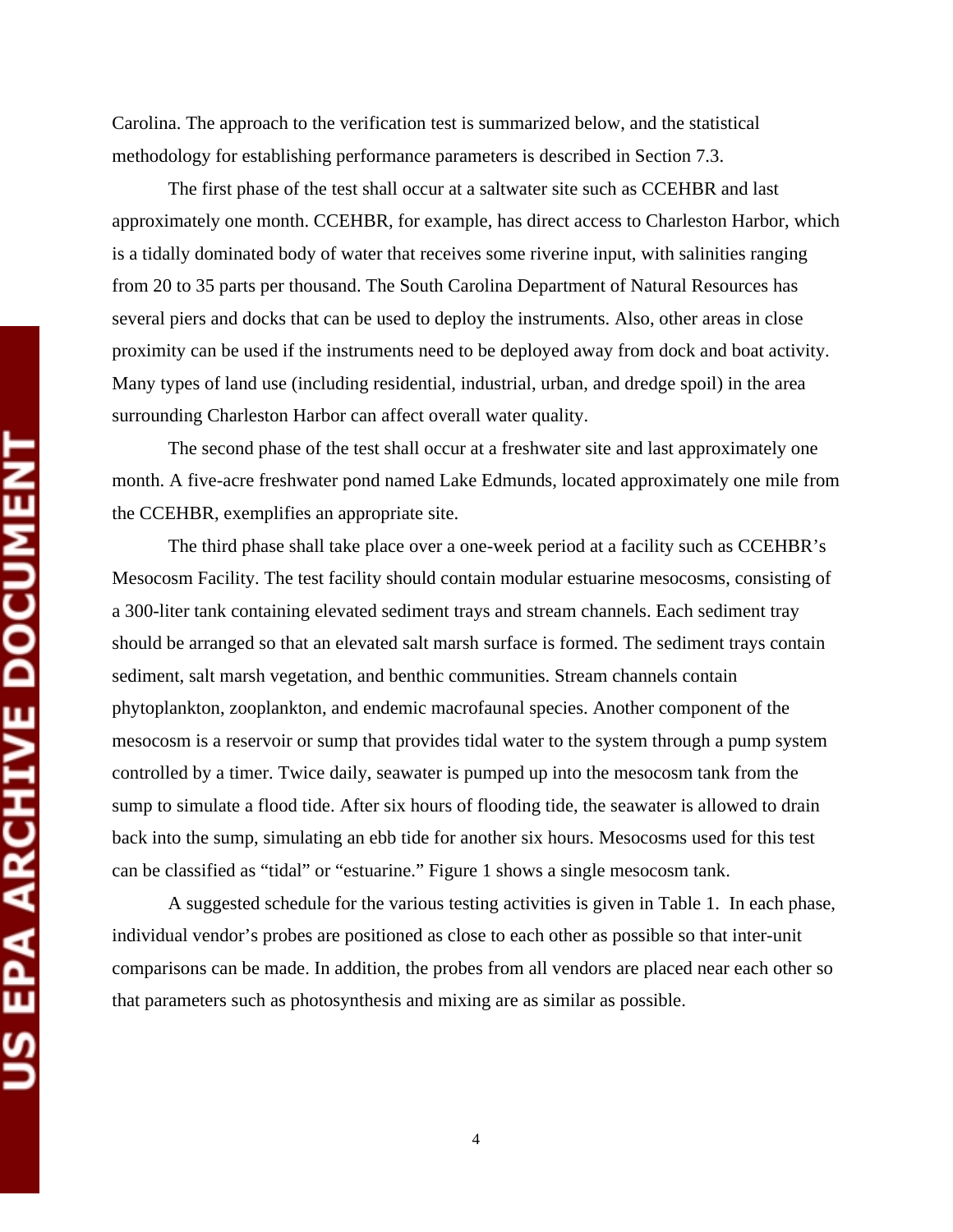

#### **3.3 Reference Methods**

During a verification test, various analytical methods are used to monitor turbidity, chlorophyll A, nitrate, conductivity, temperature, DO, and pH. Temperature, pH, DO, and conductivity are monitored in real time with devices that are collocated with the probes being verified. Turbidity, chlorophyll A, and nitrate concentrations are measured using laboratory analysis of collected samples. Turbidity is measured using a benchtop ratio turbidity meter, chlorophyll A is measured by fluorometry, and nitrate is measured colorimetrically.

**Figure 1. Mesocosm Tank** 

**Table 1. Schedule for the Multi-parameter Water Probe Test** 

| <b>Activity</b>                  | <b>Day Number</b> |
|----------------------------------|-------------------|
|                                  |                   |
| Vendor setup for saltwater site  |                   |
| Begin saltwater test             | 8                 |
| End saltwater test               | 39                |
| Vendor setup for freshwater test | 40                |
| Begin freshwater test            | 50                |
| End freshwater test              | 82                |
| Vendor setup for mesocosm test   | 86                |
| Begin mesocosm test              | 91                |
| End mesocosm test                | 95                |
| Vendor removal of equipment      | 98                |

#### **3.4 Test Facility**

CCEHBR exemplifies the requirements of a test facility for this verification. Specifically, a test facility must be capable of providing a secure and realistic location for deploying the multi-parameter water probes, must have standard operating procedures (SOPs) or written methods in place for the reference measurements, have trained personnel capable of performing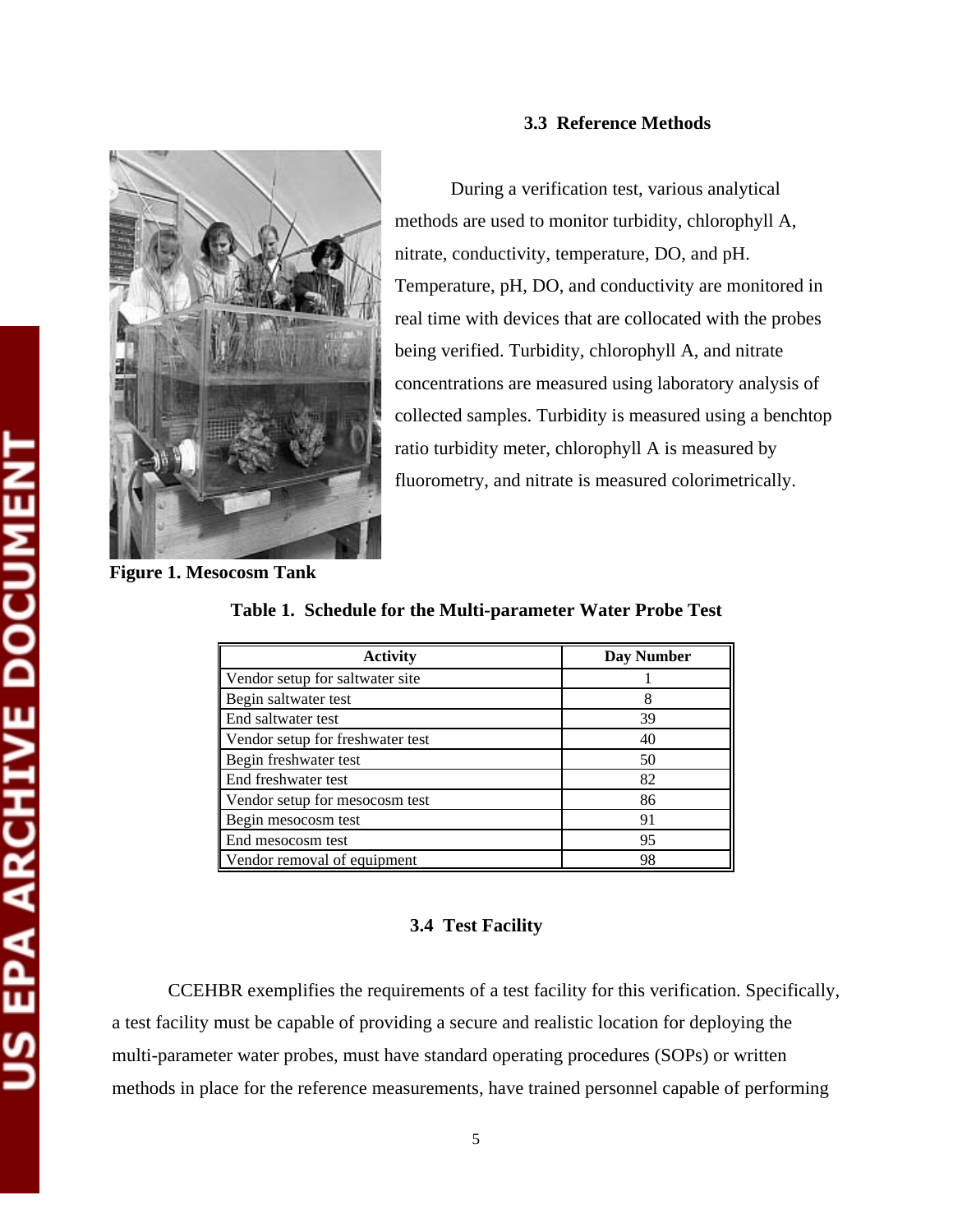these activities according to those SOPs, and have documented QA procedures in place. Documentation of the staff training, SOPs, and other pertinent materials are provided to Battelle prior to test initiation.

#### **3.5 Roles and Responsibilities**

The verification test is coordinated and supervised by Battelle personnel. Staff from the test facility participate in this test by operating the reference equipment, collecting the water samples, downloading the data from the multi-parameter water probes, and informing Battelle staff of any problems encountered. Vendor representatives install, maintain, and operate their respective technologies throughout the test unless they give written consent to Battelle or the test facility to carry out these activities. QA oversight is provided by the Battelle Quality Manager and the EPA ETV Quality Manager at his/her discretion. The chart in Figure 2 shows the organization of responsibilities for Battelle, the vendor companies, EPA, and the test facility. Specific responsibilities are detailed below.

#### **3.5.1 Battelle**

The Battelle Verification Test Coordinator has the overall responsibility for ensuring that the technical, schedule, and cost goals established for the verification test are met. The Verification Test Coordinator shall

- Prepare the draft test/ $\overline{OA}$  plan, verification reports, and verification statements
- Revise the draft test/QA plan, verification reports, and verification statements in response to reviewers' comments
- Coordinate distribution of the final test/QA plan, verification reports, and verification statements
- Coordinate testing, measurement parameters, and schedules at the testing site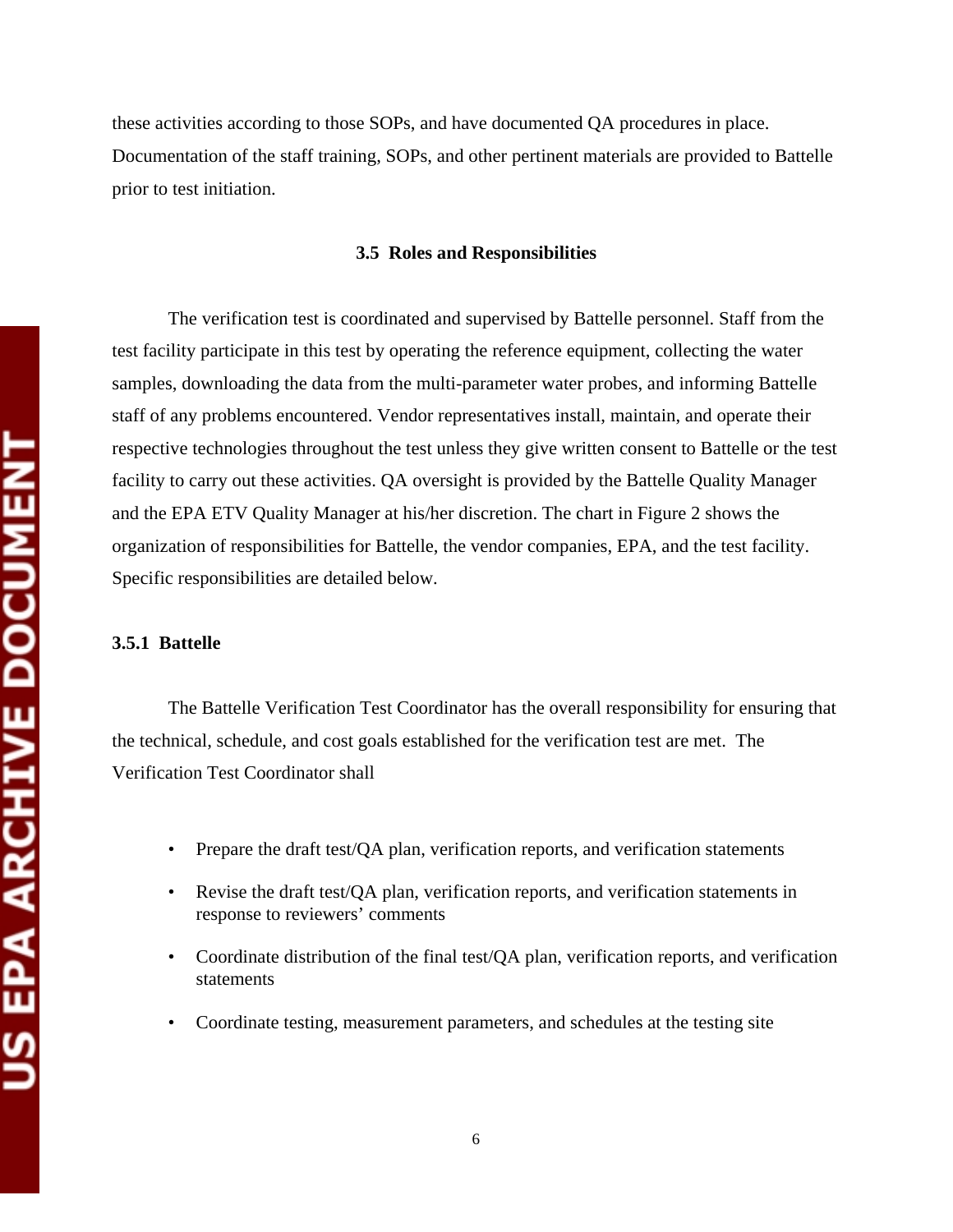

**Figure 2. Organization Chart for Multi-Parameter Water Probe Verification**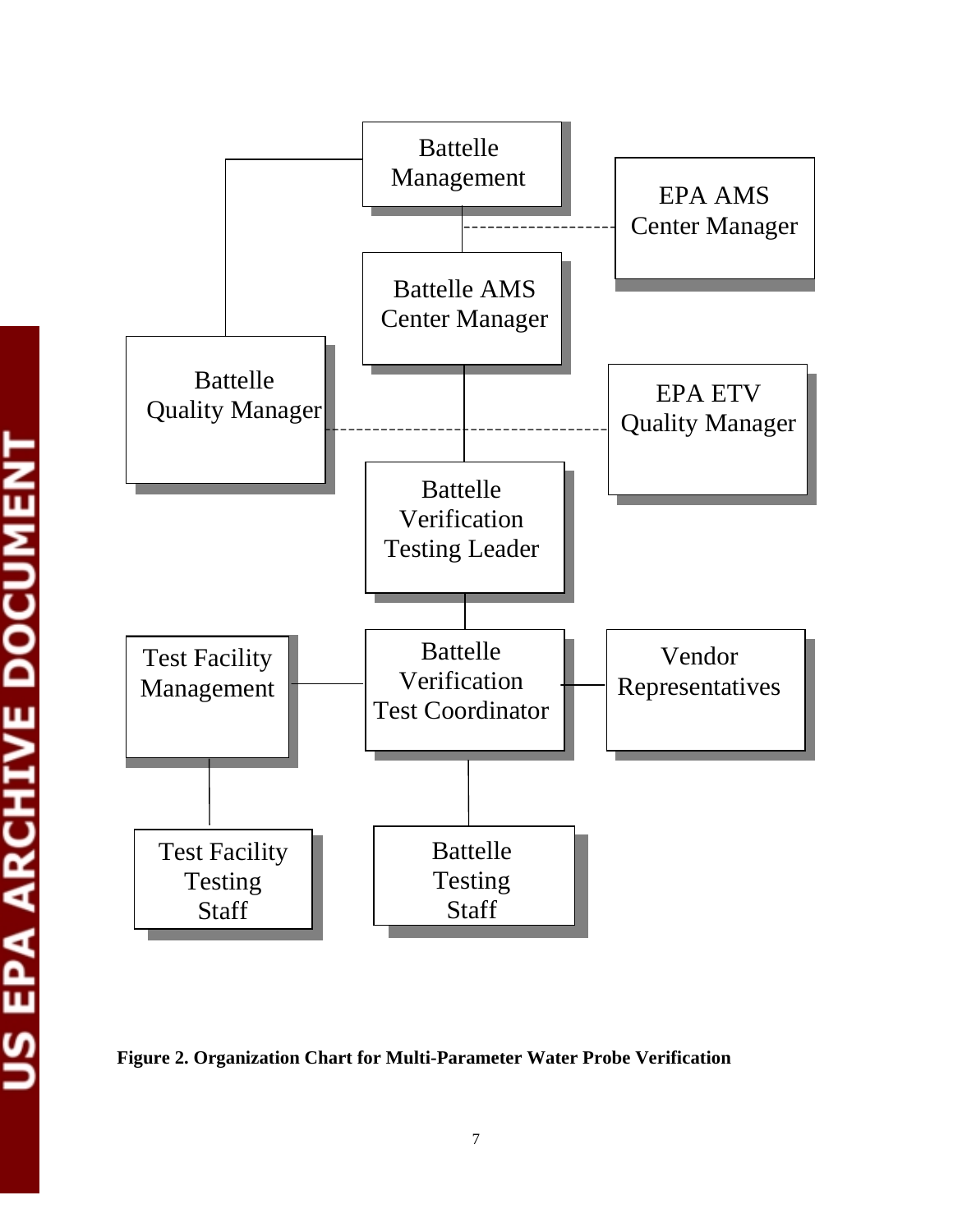- Ensure that all quality procedures specified in the test/QA plan and in the QMP are followed
- Respond to any issues raised in assessment reports and audits, including instituting corrective action as necessary
- Serve as the primary point of contact for vendor and test facility representatives
- • Establish a budget for the verification test and monitor staff effort to ensure that the budget is not exceeded
- Ensure that confidentiality of proprietary vendor technology and information is maintained
- Coordinate with sample analysis laboratory to ensure timely reporting of results.

The Verification Testing Leader for the AMS Center provides technical guidance and oversees various stages of the verification test and shall

- Support the Verification Test Coordinator in preparing the test/QA plan and organizing the testing and budgeting for the verification activities
- Review the draft test/OA plan
- Review the draft verification reports and statements
- Ensure that confidentiality of proprietary vendor technology and information is maintained.

Battelle's AMS Center Manager shall

- Review the draft test/QA plan
- Review the draft verification reports and statements
- Ensure that necessary Battelle resources, including staff and facilities, are committed to the verification test
- Support the Verification Test Coordinator in responding to any issues raised in assessment reports and audits
- Maintain communication with EPA's AMS Center and ETV Quality Managers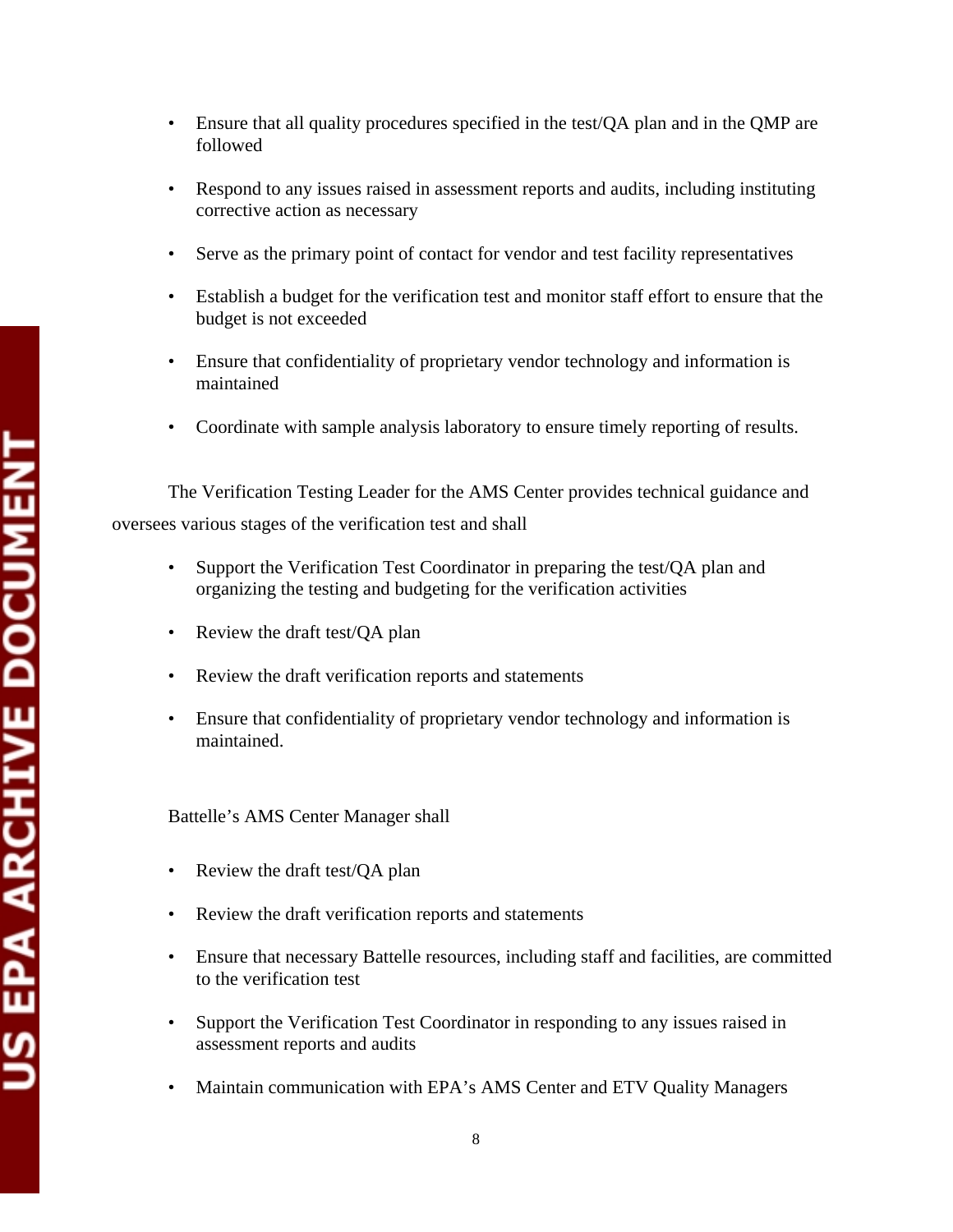• Ensure that confidentiality of proprietary vendor technology and information is maintained.

Battelle's Quality Manager for the verification test shall

- Review the draft test/OA plan
- Conduct a technical systems audit (TSA) once during the verification test
- Audit at least 10% of the verification data
- Prepare and distribute an assessment report for each audit
- Verify implementation of any necessary corrective action
- Issue a stop work order if self-audits indicate that data quality is being compromised or if proper safety practices are not followed; notify the Battelle AMS Center Manager if a stop work order is issued
- Provide a summary of the audit activities and results for the verification reports
- Review the draft verification reports and statements
- Have overall responsibility for ensuring that the test/QA plan and ETV QMP are followed
- Ensure that Battelle management is informed if persistent quality problems are not corrected
- Interface with EPA's ETV Quality Manager
- Ensure that confidentiality of proprietary vendor technology and information is maintained.

### **3.5.2 Vendors**

Vendors shall

- Review the draft test/OA plan and provide comments and recommendations
- Approve the revised test/ $QA$  plan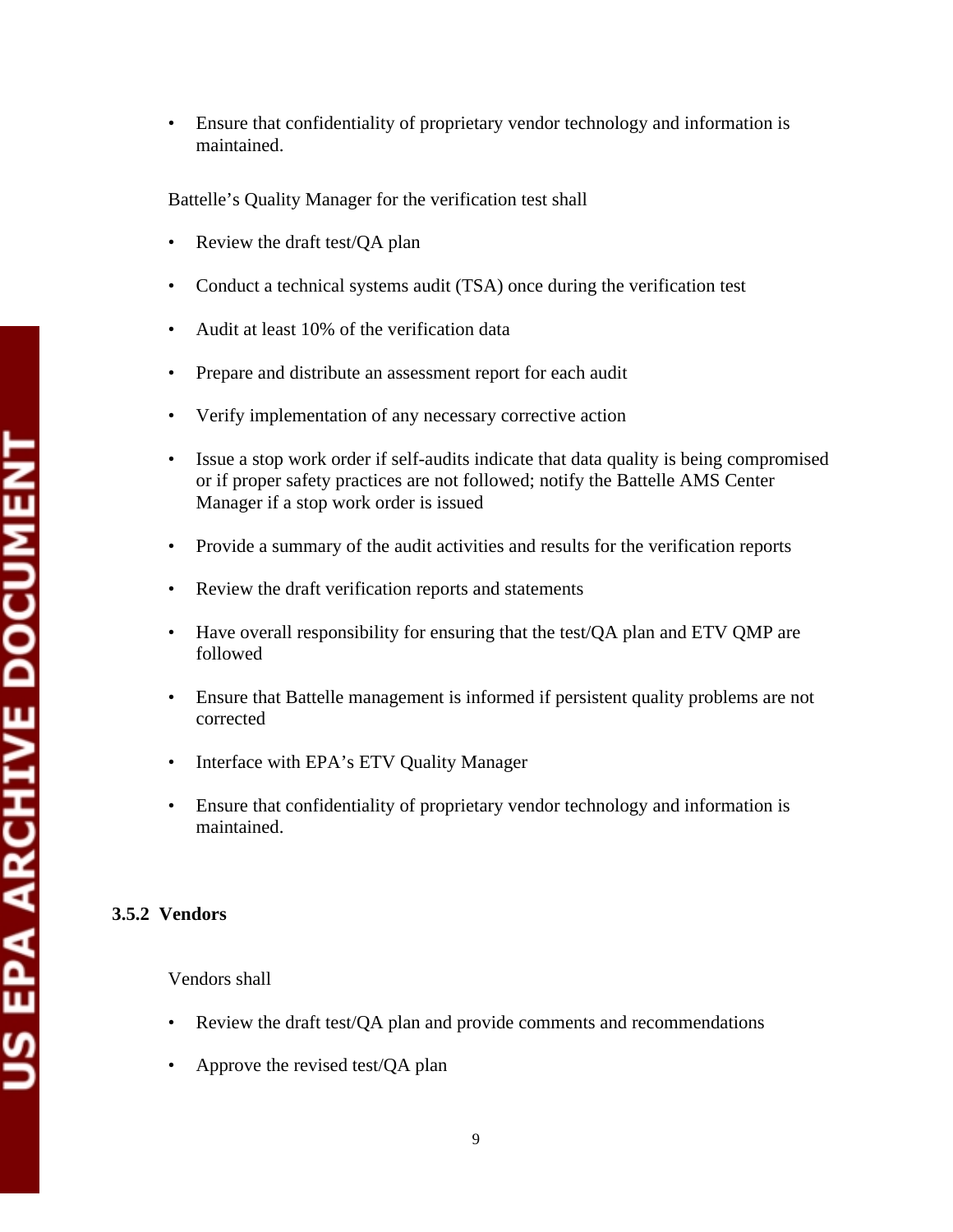- • Work with Battelle to commit to a specific schedule for the verification test
- Provide duplicate commercial-ready probes for testing
- Provide an on-site operator(s) throughout the verification test period to install the probes and maintain them during testing, unless written consent is given for Battelle or the test facility staff to perform those responsibilities
- Remove probes and other related equipment from the test facility upon completing the verification test
- Review and comment upon their respective draft verification reports and statements.

#### **3.5.3 EPA**

EPA's responsibilities in the AMS Center are based on the requirements stated in the "Environmental Technology Verification Program Quality and Management Plan for the Pilot Period  $(1995-2000)^{1/2}$  or the most current update of this document. The roles of the specific EPA staff are as follows:

#### EPA's ETV Quality Manager shall

- Review the draft test/QA plan
- Perform, at his/her option, one external TSA during the verification test
- Notify the Battelle AMS Center Manager to facilitate a stop work order if an external audit indicates that data quality is being compromised
- Prepare and distribute an assessment report summarizing the results of an external audit, if performed
- Review draft verification reports and statements
- Ensure that confidentiality of proprietary vendor technology and information is maintained.

EPA's AMS Center Manager shall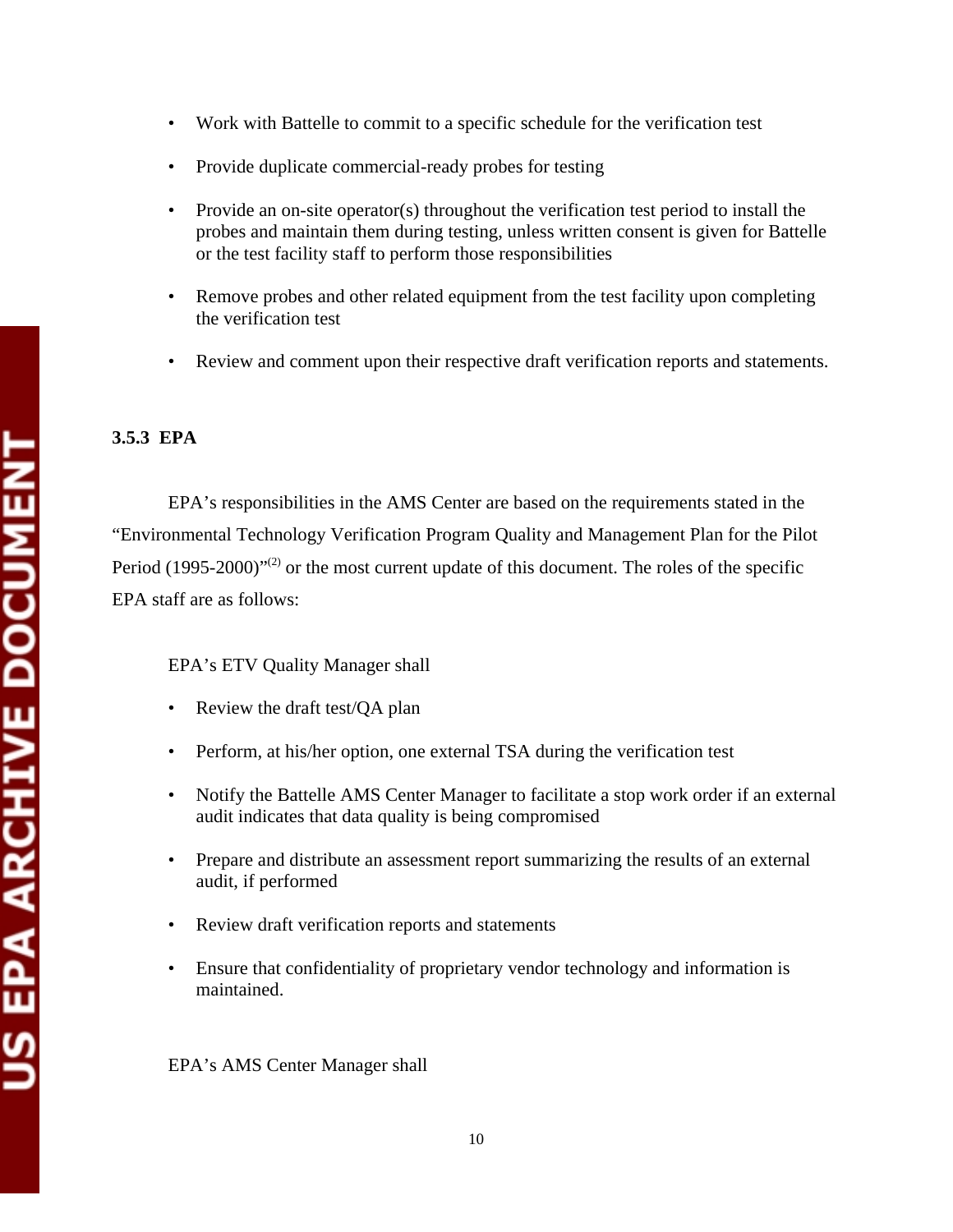- Review the draft test/QA plan
- Approve the final test/OA plan
- Approve the final verification reports
- Review the draft verification statements
- Ensure that confidentiality of proprietary vendor technology and information is maintained.

# **3.5.4 Test Facility**

Test facility staff shall

- Assist in developing the test/QA plan for the verification test
- Allow facility access to the vendor, Battelle, and EPA representatives during the field test periods
- Provide safety instructions to Battelle, EPA, and vendor personnel for operations at the test facility
- Select a secure location for each of the three testing phases
- Assist vendors in installing the probes at each location
- Perform sample collections and analyses as detailed in the test procedures section of the test/QA plan
- Perform reference measurements
- Provide all test data to Battelle electronically, in mutually agreed upon format
- Provide EPA and Battelle staff access to and /or copies of appropriate QA documentation of test equipment and procedures (e.g., SOPs, calibration data)
- Provide information regarding education and experience of each researcher involved in the verification
- Assist in Battelle's reporting of the test facility's QA/quality control results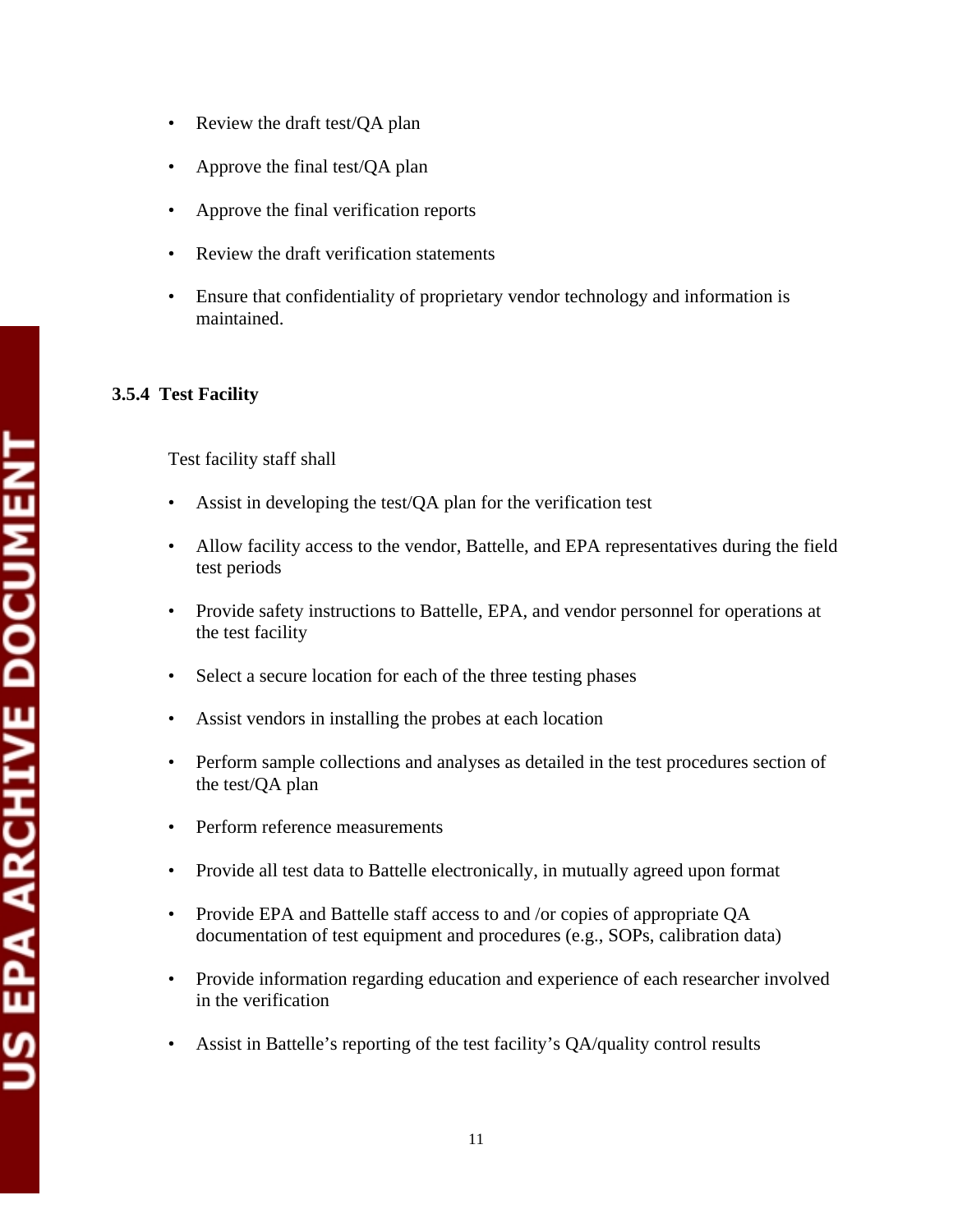• Review portions of the draft verification reports to assure accurate descriptions of the test facility operations and to provide technical insight on verification results.

#### **4 TEST PROCEDURES**

#### **4.1 Site Selection**

Below are the general procedures followed at each of the test sites. Three test sites are used for this verification in an attempt to expose the probes to as wide a range of conditions as possible while conducting an efficient test. The site selection process requires that several important criteria be met. First, the three sites must include one controlled, one saltwater (or

brackish), and one freshwater location. The sites must allow for collocation of numerous probes because each vendor will provide duplicate probes for the test. The sites must be accessible daily so that timely water collections can be made; and the sites must, to the extent possible, be free from interference from the public. A secure facility is not required, but is preferred. For this protocol, the three locations described are the Mesocosm Facility at the CCEHBR in Charleston, the Charleston Harbor, and Lake Edmunds. Figure 3 shows a map of South Carolina and a close-up map showing the testing sites. If another facility is used, it must meet the requirements described above.

The sites at or near the CCEHBR are appropriate for several reasons. First it was beneficial to involve a major user (NOAA) of



**Figure 3. Major Bodies of Water Leading into the Test Area** 

multi-parameter water probes to allow a broader verification test than would be possible using only Battelle facilities. Second, CCEHBR has secure, nearby sites available for all three phases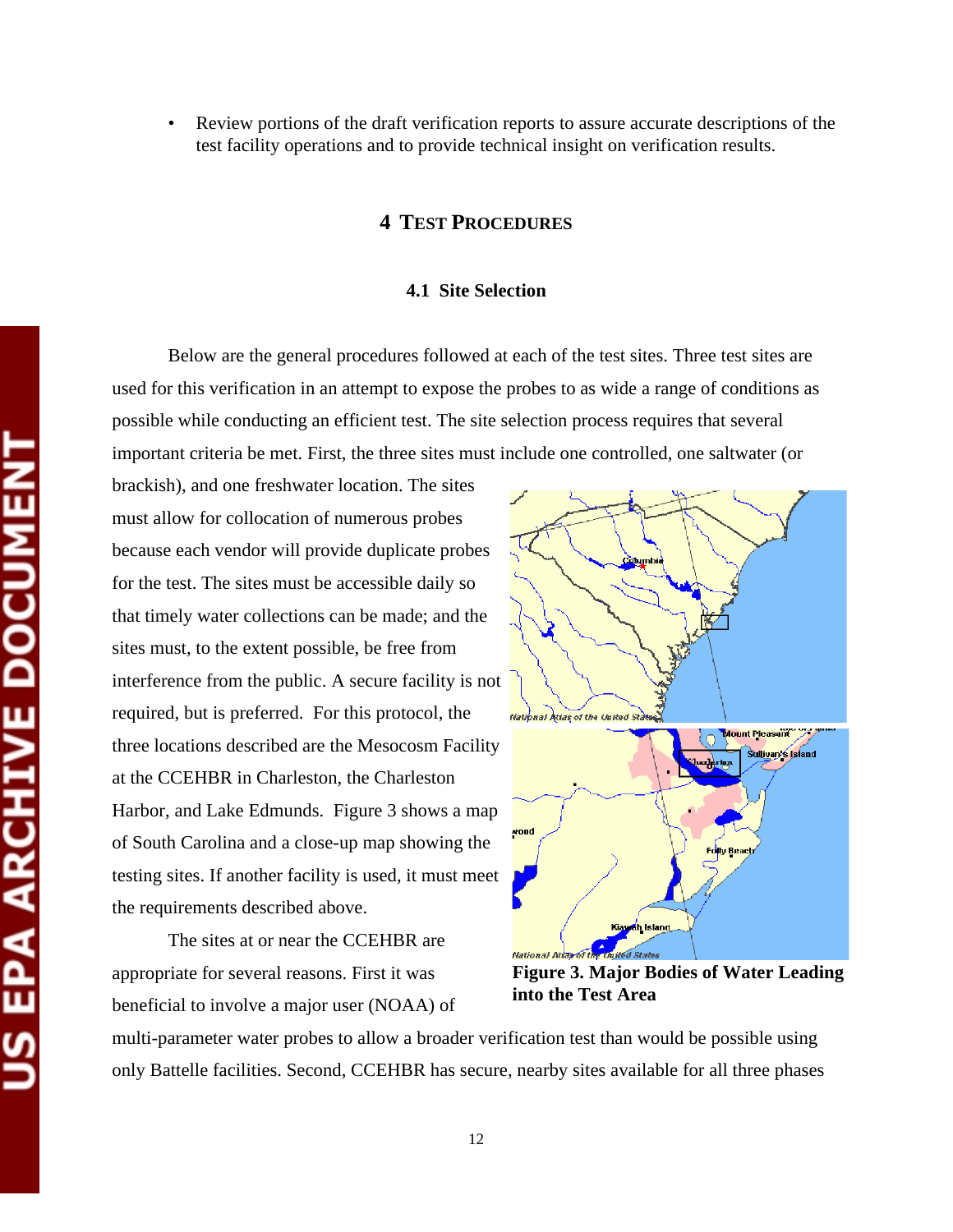of the test (mesocosm, freshwater, and saltwater), which allows resources to be devoted to testing rather than to building infrastructure for the test. Finally, these sites offer a useful variation of water conditions for testing. Typical ranges for the target parameters to be monitored are given in Table 2. The remainder of this protocol uses the CCEHBR as a specific test facility example. A similar range of water conditions should be characteristic of alternate test facilities.

| <b>Parameter</b> |                        | <b>Mesocosm</b>      | Bay                |                    | <b>Lake Edmunds</b> |                  |  |
|------------------|------------------------|----------------------|--------------------|--------------------|---------------------|------------------|--|
|                  | Low                    | <b>High</b>          | Low                | High               | Low                 | <b>High</b>      |  |
| pH               | 7.5                    | 8.3                  | 7.5                | 8.3                | 7.0                 | 8.0              |  |
| Turbidity        | $0.1$ NTU <sup>a</sup> | <b>10 NTU</b>        | $\mathbf{b}$       |                    |                     |                  |  |
| <b>DO</b>        | $2.0 \text{ mg/L}$     | $10.00$ mg/L         | $2.5 \text{ mg/L}$ | $8.0 \text{ mg/L}$ |                     |                  |  |
| Conductivity     | 0.0                    | 36mS/cm <sup>2</sup> |                    |                    |                     |                  |  |
| Temperature      | 15C                    | 35C                  |                    |                    |                     |                  |  |
| Nitrate          | $0.1$ mg/L             | $1 \text{ mg/L}$     | $0.1$ mg/L         | $1 \text{ mg/L}$   | $0.1 \text{ mg/L}$  | $1 \text{ mg/L}$ |  |
| Chlorophyll A    | $5 \mu g/L$            | $60 \mu g/L$         | $5 \mu g/L$        | $60 \mu g/L$       | $5 \mu g/L$         | $60 \mu g/L$     |  |
| Salinity         | $0$ ppt                | $20$ ppt             | $20$ ppt           | $30$ ppt           | $0$ ppt             | $\leq$ 1 ppt     |  |

**Table 2. Expected Ranges of Water Characteristics at the Example Test Sites** 

<sup>a</sup> NTU = nephelometric turbidity unit.

 $b^{\omega}$  = no information.

#### **4.2 Multi-Parameter Water Probe Deployment**

The saltwater test shall take place at a site similar to a portion of the Charleston Harbor located on the CCEHBR campus. The probes are set up for a 30-day test. Each of the probes are located within the same area, moored to the piling of the pier and accessible to CCEHBR staff for daily observation, reference measurements, and water sample collection. The freshwater phase of the verification test shall occur at a lake such as Lake Edmunds on James Island, located approximately one mile from the CCEHBR. Probes shall then be set up in a controlled environment, such as the 300-liter mesocosm tank at the Mesocosm Facility, and prepared for a one-week test. Because of space considerations, more than one mesocosm tank may be used; but, in all cases, each probe is provided with water from the same source, and each individual vendor's probe is collocated within the same tank so that inter-unit reproducibility can be evaluated.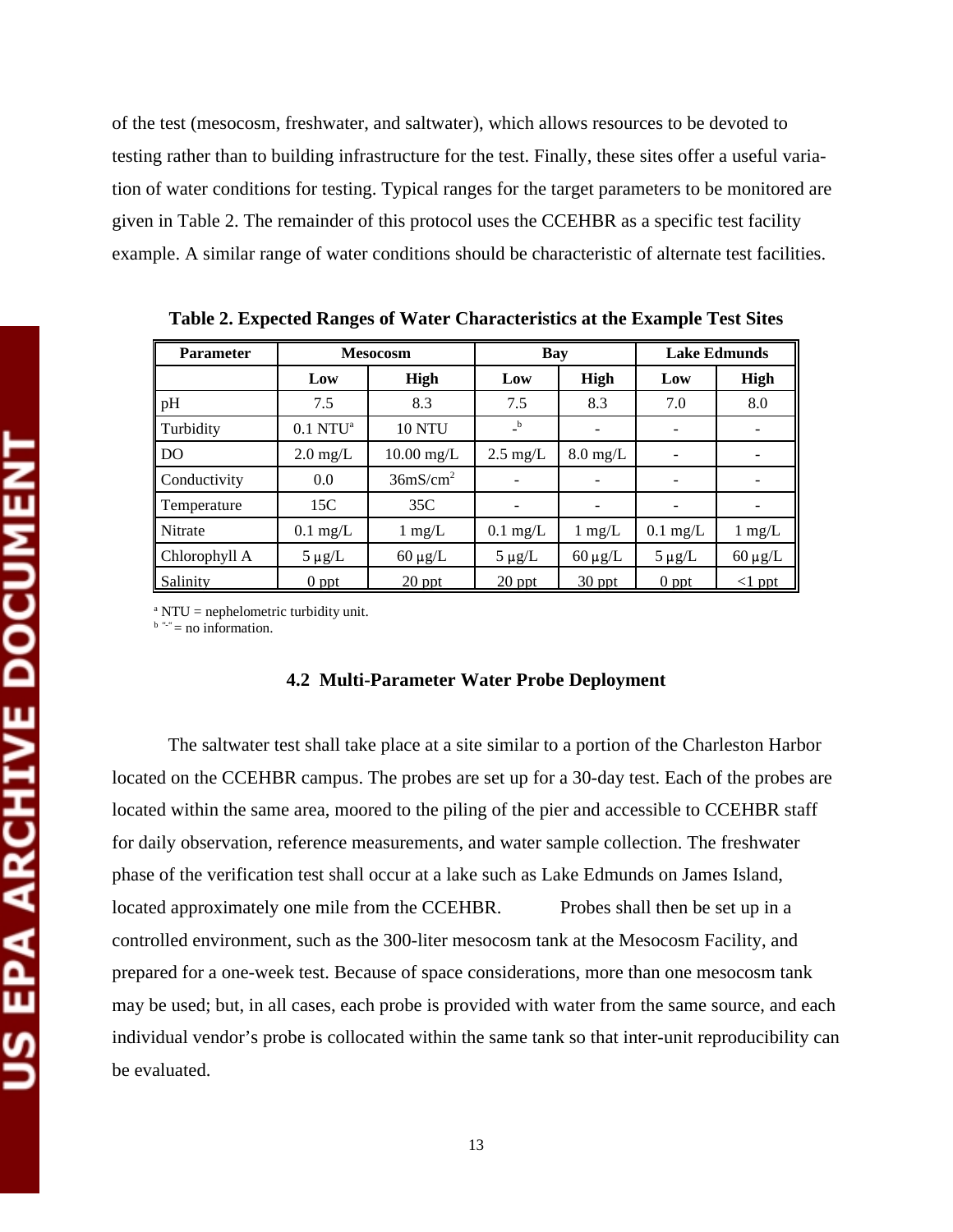Vendors are responsible for setting up their probes at each test location unless written permission is given to the test facility or Battelle to set up the probe. Vendors may set up at the first site while training the appropriate Battelle or test facility staff so that, during the next two deployments, the probes may be redeployed without vendor staff members present.

#### **4.3 Saltwater Testing**

The saltwater test shall occur at a site similar to the Charleston Harbor site. This portion of the verification test lasts for 30 days, during which time the probes monitor the naturally occurring range of the target parameters, while samples for simultaneous reference measurements are collected during each sampling event. Sample collection times are rotated among the morning, afternoon, and evening throughout the test. In addition, two periods of intense sampling occur at the beginning (Days 1 and 2) and the end (Days 29 and 30) of the sampling period, during which time samples are collected for reference analysis at 30-minute intervals for eight hours. For the first 15 days, the probes are deployed to a depth of one to two feet. For the last 15 days, the probes are deployed to a depth of 15 feet. At the saltwater site, samples for laboratory reference measurements are taken using a Niskin sampling device, which allows a sample to be taken at depth. Three replicate samples are collected per sampling event, and each replicate sample is analyzed by the laboratory reference methods. Temperature measurements are taken at depth using a thermocouple on the end of a five-meter pole. For the parameters shown in Table 3, the average value of the three replicates will be used as the reference value. Table 4 shows the recommended sampling times and number of sampling events throughout the test period.

The probes are deployed by tethering them to the side of a bulkhead already located in the harbor. The probes from an individual vendor are attached to the bulkhead so that they are as close to each other as possible and near the probes from the additional vendors participating in the test. If possible, the probes from each of the vendors shall be hung at the corners of a one-meter square frame.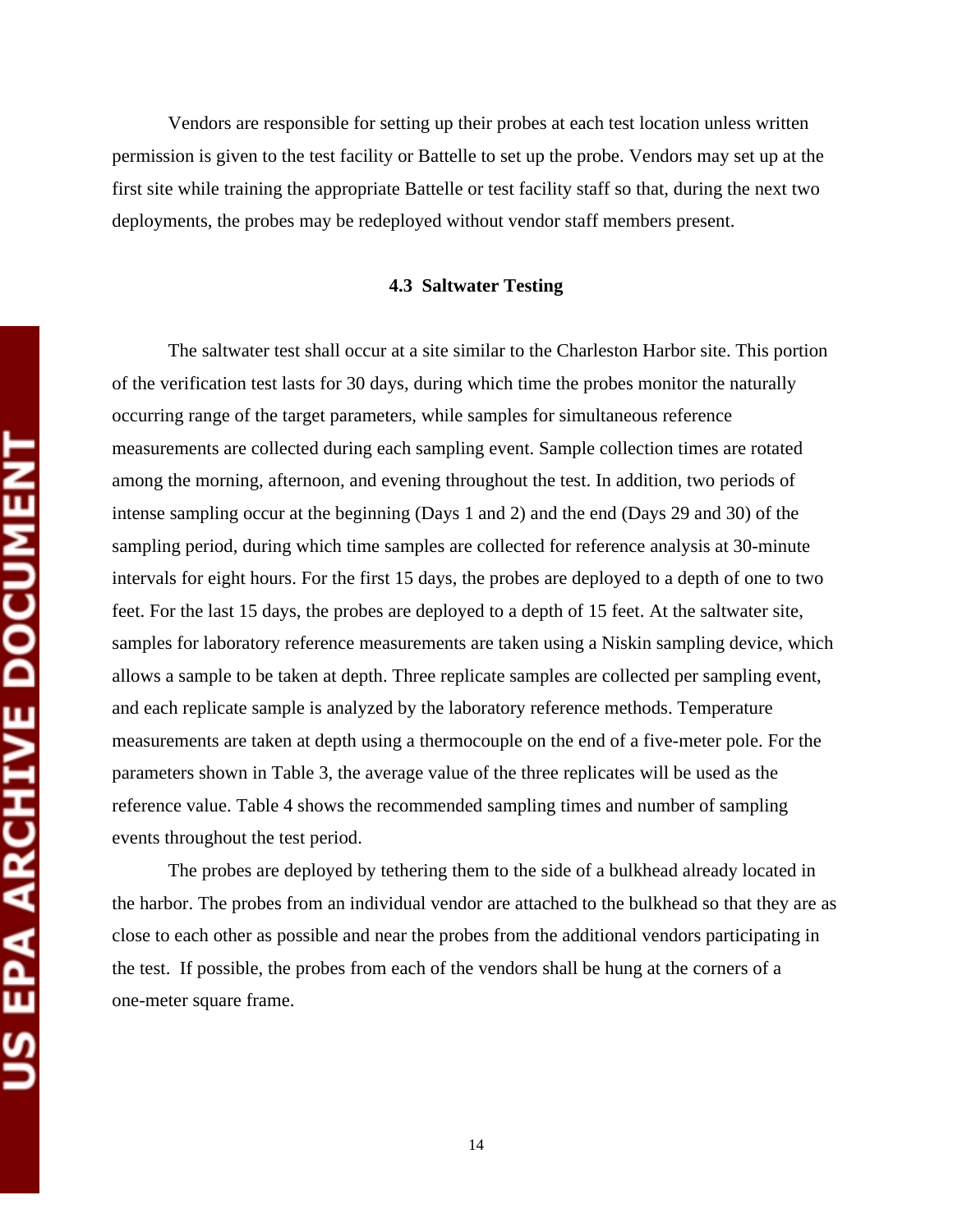| <b>Parameter</b> | <b>Analysis Location</b> |
|------------------|--------------------------|
| рH               | on site                  |
| Turbidity        | laboratory               |
| DO               | on site                  |
| Chlorophyll A    | laboratory               |
| Conductivity     | on site                  |
| Temperature      | on site                  |
| Nitrate          | laboratory               |

**Table 3. Sample Analysis Location** 

#### **4.4 Freshwater Testing**

Freshwater testing shall be done at a site similar to Lake Edmunds. Because this site is more shallow than Charleston Harbor, only one depth is used; however, the same sample collection schedule is followed. This portion of the verification test lasts for 30 days, during which time the probes monitor the naturally occurring target parameters, while simultaneous reference measurements are made and replicate samples are collected during each sampling event, again rotating among collection times. Two periods of intense sampling also occur at the beginning (Days 1 and 2) and the end (Days 29 and 30) of the sampling period, during which time samples are collected for reference analysis at 30-minute intervals for eight hours. Three replicate samples are collected per sampling event and each replicate sample is analyzed for the parameters shown in Table 3. The average value of the three replicates is used as the reference value. Table 5 shows the recommended sampling times and number of sampling events throughout the test period.

Probes can be deployed in a shallow pond by driving large posts into the bottom of the pond and tethering the instruments onto the posts with cable ties. While wearing appropriate gear, the testers can wade into the pond and force the posts into the bottom with a sledgehammer. Samples shall be collected at the freshwater site without entering the water to limit errors induced by disturbing the water.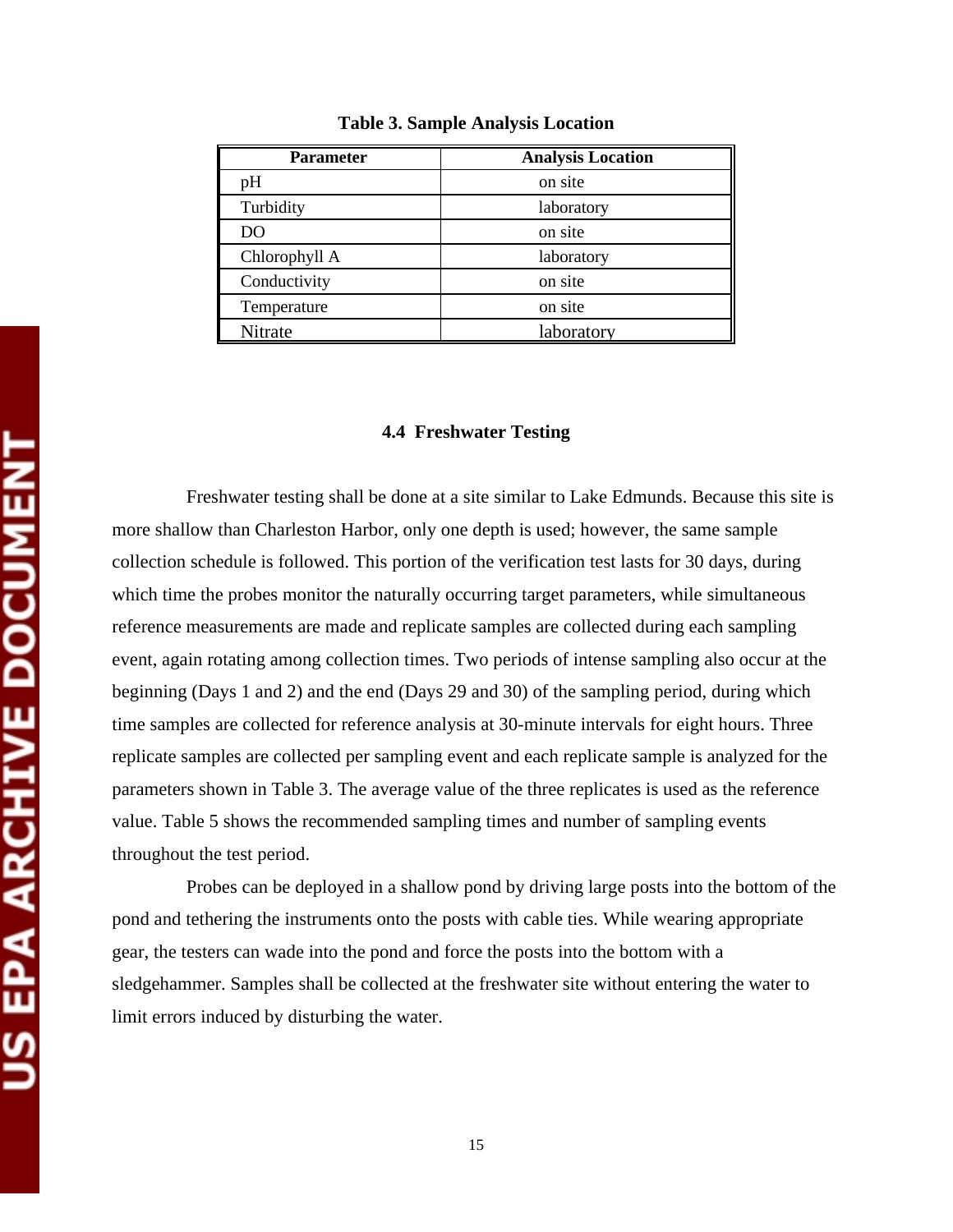| <b>Sampling Day</b> | <b>Morning</b>   | <b>Afternoon</b>          | <b>Evening</b>                 | <b>Total Sampling</b><br><b>Events</b> |  |  |  |
|---------------------|------------------|---------------------------|--------------------------------|----------------------------------------|--|--|--|
|                     |                  | <b>Shallow Deployment</b> |                                |                                        |  |  |  |
| $\mathbf{1}$        | $\sqrt{6}$       | $\sqrt{6}$                | $\overline{4}$                 | 16                                     |  |  |  |
| $\overline{2}$      | 6                | $\sqrt{6}$                | $\overline{4}$                 | 16                                     |  |  |  |
| 3                   | $1^{\mathrm{a}}$ | $1^{\rm b}$               | $\overline{3}$<br>$\mathbf{1}$ |                                        |  |  |  |
| $\overline{4}$      |                  |                           |                                | $\overline{0}$                         |  |  |  |
| 5                   |                  |                           |                                | $\boldsymbol{0}$                       |  |  |  |
| 6                   |                  |                           |                                | $\overline{0}$                         |  |  |  |
| $\overline{7}$      |                  | $\mathbf{1}$              | $1^{\circ}$                    | $\overline{2}$                         |  |  |  |
| $\,8\,$             |                  |                           |                                | $\overline{0}$                         |  |  |  |
| $\mathbf{9}$        |                  |                           |                                | $\boldsymbol{0}$                       |  |  |  |
| 10                  |                  |                           |                                | $\boldsymbol{0}$                       |  |  |  |
| 11                  | 1 <sup>c</sup>   | 1 <sup>a</sup>            | 1 <sup>b</sup>                 | $\overline{3}$                         |  |  |  |
| 12                  |                  |                           |                                | $\boldsymbol{0}$                       |  |  |  |
| 13                  |                  |                           |                                | $\boldsymbol{0}$                       |  |  |  |
| 14                  |                  |                           |                                | $\boldsymbol{0}$                       |  |  |  |
| 15                  | $\mathbf{1}$     | 1 <sup>a</sup>            | 1 <sup>b</sup>                 | $\overline{3}$                         |  |  |  |
|                     |                  | <b>Deep Deployment</b>    |                                |                                        |  |  |  |
| 16                  | $\mathbf{1}$     | $1^{\mathrm{a}}$          |                                | $\overline{2}$                         |  |  |  |
| 17                  |                  |                           |                                | $\overline{0}$                         |  |  |  |
| 18                  |                  |                           |                                | $\boldsymbol{0}$                       |  |  |  |
| 19                  | 1 <sup>b</sup>   | $\mathbf 1$               | $\,1$                          | $\overline{3}$                         |  |  |  |
| 20                  |                  |                           |                                | $\overline{0}$                         |  |  |  |
| 21                  |                  |                           |                                | $\boldsymbol{0}$                       |  |  |  |
| $\overline{22}$     |                  | 1 <sup>a</sup>            | 1 <sup>b</sup>                 | $\overline{2}$                         |  |  |  |
| 23                  |                  | 1 <sup>a</sup>            |                                | $\mathbf 1$                            |  |  |  |
| 24                  |                  |                           |                                | $\boldsymbol{0}$                       |  |  |  |
| 25                  | $1^a$            |                           |                                | $\mathbf 1$                            |  |  |  |
| $26\,$              | $1^{\mathrm{a}}$ |                           |                                | $\mathbf 1$                            |  |  |  |
| 27                  |                  |                           |                                | $\boldsymbol{0}$                       |  |  |  |
| 28                  |                  | $1^{\circ}$               | 1 <sup>b</sup>                 | $\overline{2}$                         |  |  |  |
| 29                  | 6                | $6\,$                     | $\overline{4}$                 | 16                                     |  |  |  |
| 30                  | 6                | 6                         | $\overline{4}$                 | 16                                     |  |  |  |

# **Table 4. Schedule of Reference Method Sample Events on Each Day of Testing at the Saltwater Site**

<sup>b</sup> Field blank taken simultaneously.

<sup>c</sup> Field spike taken simultaneously.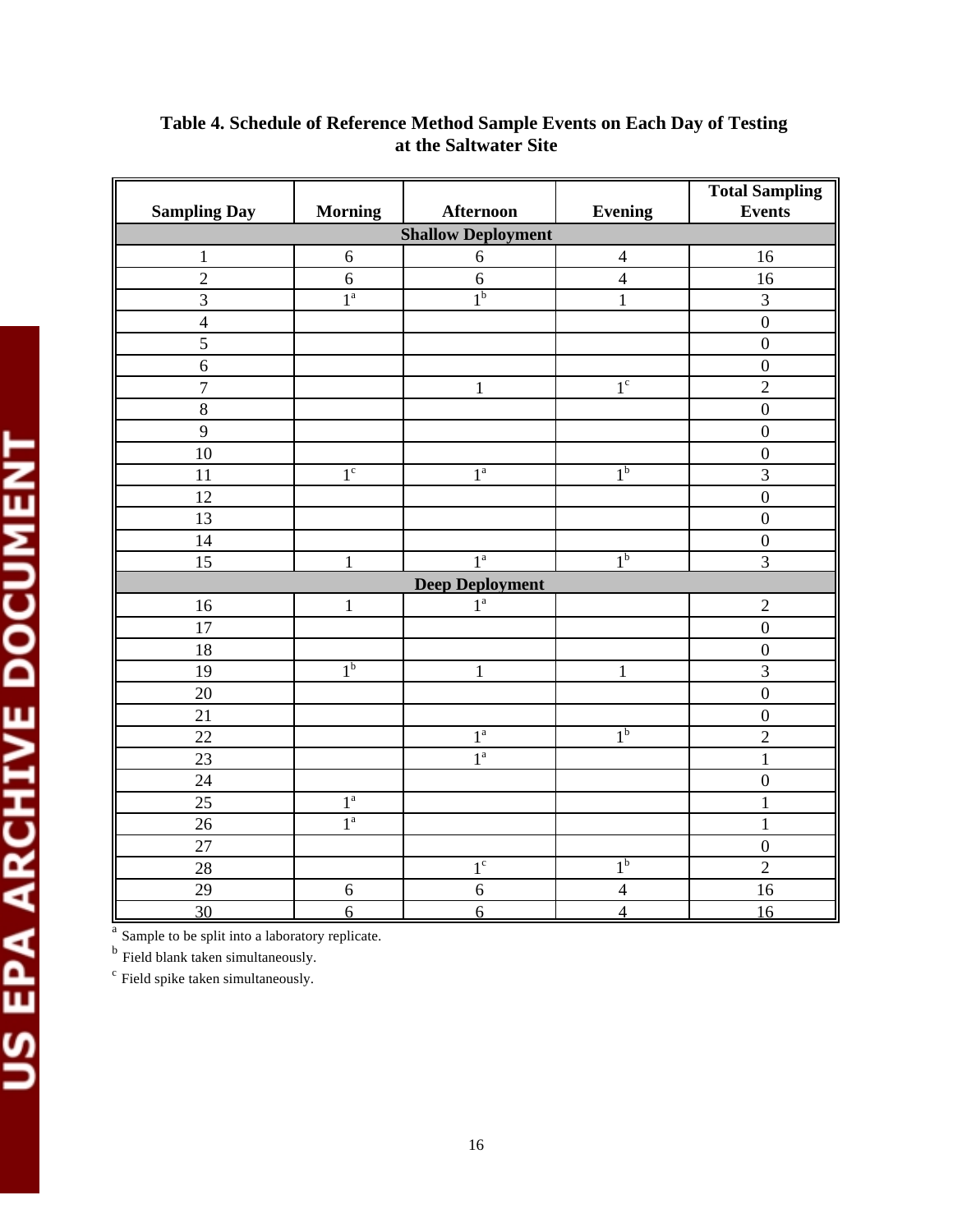|                           |                  |                  |                      | <b>Total Sampling</b>   |  |  |  |  |  |  |
|---------------------------|------------------|------------------|----------------------|-------------------------|--|--|--|--|--|--|
| <b>Sampling Day</b>       | <b>Morning</b>   | <b>Afternoon</b> | <b>Evening</b>       | <b>Events</b>           |  |  |  |  |  |  |
| <b>Shallow Deployment</b> |                  |                  |                      |                         |  |  |  |  |  |  |
| $\mathbf{1}$              | $\sqrt{6}$       | $\sqrt{6}$       | $\overline{4}$<br>16 |                         |  |  |  |  |  |  |
| $\overline{2}$            | $\sqrt{6}$       | $\sqrt{6}$       | $\overline{4}$       | 16                      |  |  |  |  |  |  |
| $\overline{3}$            | $1^a$            | 1 <sup>b</sup>   | $\mathbf{1}$         | 3                       |  |  |  |  |  |  |
| $\overline{4}$            |                  |                  |                      | $\boldsymbol{0}$        |  |  |  |  |  |  |
| $\mathfrak{S}$            |                  |                  |                      | $\boldsymbol{0}$        |  |  |  |  |  |  |
| 6                         |                  |                  |                      | $\boldsymbol{0}$        |  |  |  |  |  |  |
| $\overline{7}$            |                  | $\mathbf{1}$     | 1 <sup>c</sup>       | $\overline{2}$          |  |  |  |  |  |  |
| $\overline{8}$            |                  |                  |                      | $\mathbf 0$             |  |  |  |  |  |  |
| 9                         |                  |                  |                      | $\boldsymbol{0}$        |  |  |  |  |  |  |
| 10                        |                  |                  |                      | $\boldsymbol{0}$        |  |  |  |  |  |  |
| 11                        | $\mathbf{1}$     | $1^{\mathrm{a}}$ | 1 <sup>b</sup>       | $\overline{3}$          |  |  |  |  |  |  |
| 12                        |                  |                  |                      | $\boldsymbol{0}$        |  |  |  |  |  |  |
| 13                        |                  |                  |                      | $\mathbf 0$             |  |  |  |  |  |  |
| 14                        |                  |                  |                      | $\boldsymbol{0}$        |  |  |  |  |  |  |
| 15                        | 1 <sup>c</sup>   | $1^a$            | 1 <sup>b</sup>       | $\overline{\mathbf{3}}$ |  |  |  |  |  |  |
| 16                        | $\mathbf{1}$     | 1 <sup>a</sup>   |                      | $\overline{2}$          |  |  |  |  |  |  |
| 17                        |                  |                  |                      | $\boldsymbol{0}$        |  |  |  |  |  |  |
| 18                        |                  |                  |                      | $\boldsymbol{0}$        |  |  |  |  |  |  |
| 19                        | 1 <sup>b</sup>   | $\mathbf 1$      | $\mathbf{1}$         | 3                       |  |  |  |  |  |  |
| 20                        |                  |                  |                      | $\overline{0}$          |  |  |  |  |  |  |
| 21                        |                  |                  |                      | $\boldsymbol{0}$        |  |  |  |  |  |  |
| 22                        |                  | $\mathbf 1$      | 1 <sup>b</sup>       | $\overline{2}$          |  |  |  |  |  |  |
| 23                        |                  | 1 <sup>a</sup>   |                      | $\mathbf{1}$            |  |  |  |  |  |  |
| 24                        |                  |                  |                      | $\boldsymbol{0}$        |  |  |  |  |  |  |
| 25                        | $1^{\mathrm{a}}$ | $\mathbf{1}$     | $1^{\circ}$          | $\overline{3}$          |  |  |  |  |  |  |
| 26                        |                  |                  |                      | $\boldsymbol{0}$        |  |  |  |  |  |  |
| 27                        |                  |                  |                      | $\boldsymbol{0}$        |  |  |  |  |  |  |
| 28                        |                  | $\,1\,$          | 1 <sup>b</sup>       | $\overline{2}$          |  |  |  |  |  |  |
| 29                        | $\boldsymbol{6}$ | $\sqrt{6}$       | $\overline{4}$       | 16                      |  |  |  |  |  |  |
| 30                        | $\overline{6}$   | 6                | $\overline{4}$       | 16                      |  |  |  |  |  |  |

# **Table 5. Schedule of Reference Method Sample Events on Each Day of Testing at the Freshwater Site**

<sup>b</sup> Field blank taken simultaneously.

<sup>c</sup> Field spike taken simultaneously.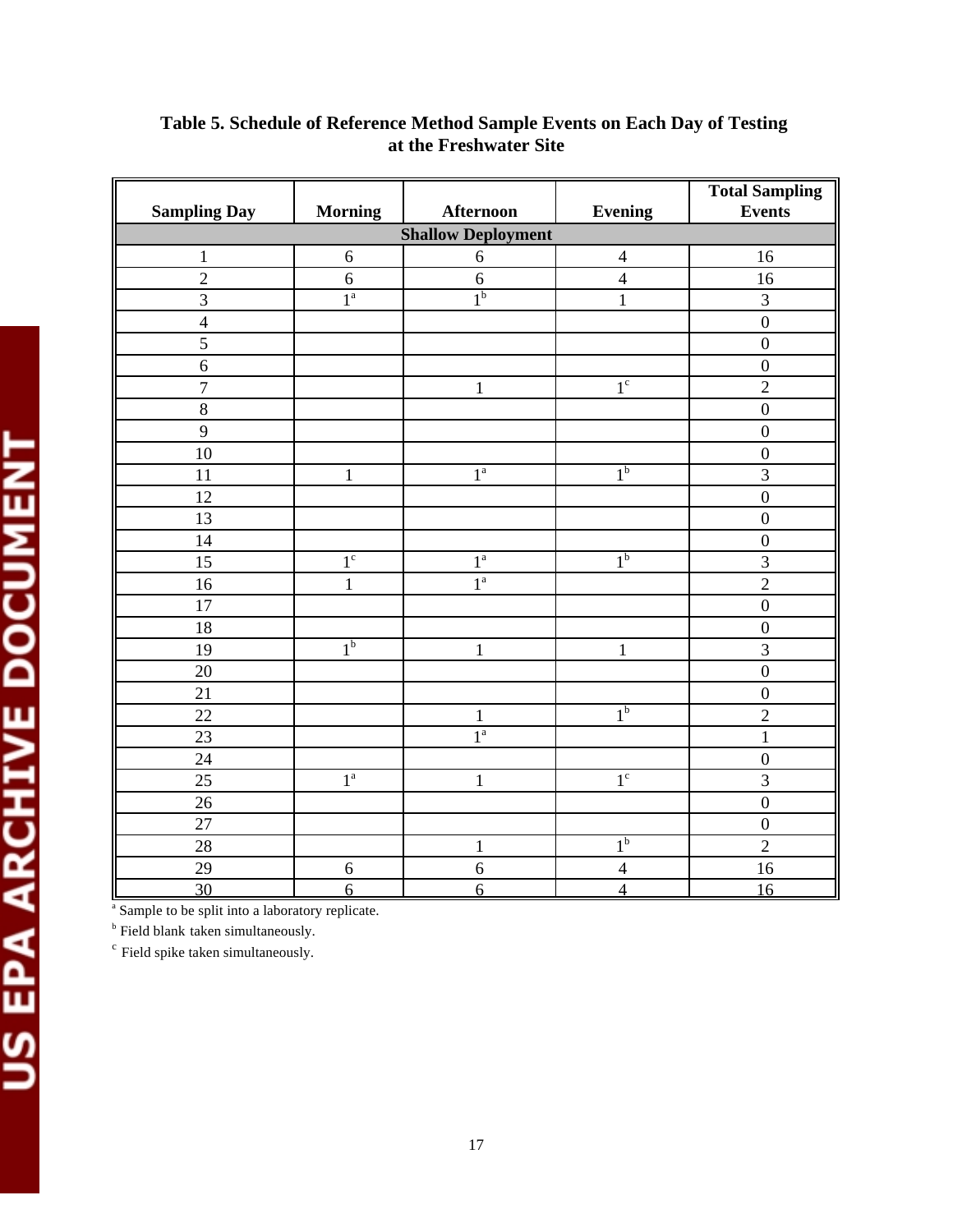#### **4.5 Mesocosm Testing**

Mesocosm testing shall be performed according to the schedule shown in Table 6. The mesocosms should fill and drain with water daily, simulating a tide. Water samples are collected at four intervals during each test day, spaced evenly throughout the normal operating hours of the facility (nominally 6 a.m. to 6 p.m.). During this period, the mesocosms are manipulated to introduce variations in the measured parameters. The turbidity of the systems is varied by operating a pump near the sediment trays to suspend additional solids in the water. Conductivity is varied by adding fresh water to the salt water during one of the fill-and-drain cycles. Nitrate is varied by spiking the mesocosms with an appropriate amount of chemical during the fill cycle. Temperature, pH, and DO are allowed to vary naturally, with any variations driven by natural forces and the changes in the other test parameters (for example, nutrient spiking is likely to vary the corresponding chlorophyll A concentrations). The parameters are varied over the ranges specified in Table 2 and monitored by the multi-parameter probes undergoing testing. During this period, each of the collected samples is analyzed using a reference method for comparison. Three replicate samples are collected from each tank per sampling event, and each replicate sample is analyzed for the parameters shown in Table 3. The average value of the three replicates is reported as the reference value, along with the standard deviation.

#### **4.6 Multi-Parameter Water Probe Calibration**

The multi-parameter water probes are calibrated for each measured parameter according to that vendor's instructions. This calibration uses National Institute of Standards and Technology (NIST)-traceable standards when applicable. Vendors may choose to supply the necessary calibration solutions and devices specific to the probe being verified.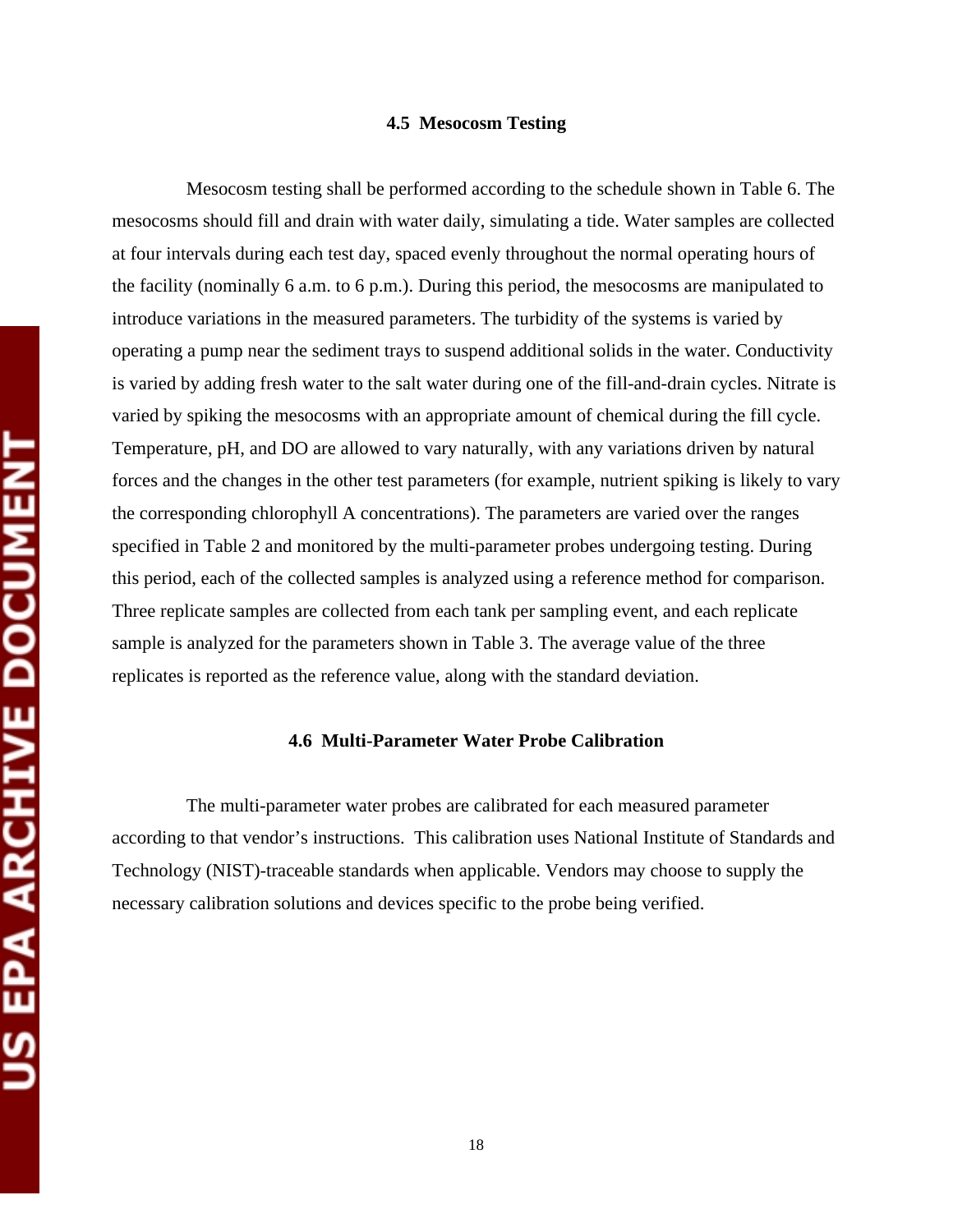| <b>Task</b>    | Day 2<br>Day 1 |  |  |  | Day 3 |                                                                                                                     |   | Day 4 |  |                      | Day 5 |  |   |                                                              |  |  |   |            |                |      |
|----------------|----------------|--|--|--|-------|---------------------------------------------------------------------------------------------------------------------|---|-------|--|----------------------|-------|--|---|--------------------------------------------------------------|--|--|---|------------|----------------|------|
|                |                |  |  |  |       |                                                                                                                     |   |       |  | <b>Sampling Time</b> |       |  |   |                                                              |  |  |   |            |                |      |
|                | 8 am           |  |  |  |       | $10 \text{ am } 1 \text{ pm } 5 \text{ pm } 8 \text{ am } 10 \text{ am } 1 \text{ pm } 5 \text{ pm } 8 \text{ am }$ |   |       |  | $10 \text{ am}$      |       |  |   | $1 \text{ pm}$ 5 pm $8 \text{ am}$ 10 am $1 \text{ pm}$ 5 pm |  |  |   | 8 am 10 am | $1 \text{ pm}$ | 5 pm |
| Turbidity      |                |  |  |  |       |                                                                                                                     | B |       |  |                      |       |  |   |                                                              |  |  |   | E          |                |      |
| Conductivity   |                |  |  |  |       |                                                                                                                     |   |       |  |                      |       |  | C |                                                              |  |  |   |            |                |      |
| Nitrate        |                |  |  |  | A     |                                                                                                                     |   |       |  |                      |       |  |   |                                                              |  |  | D |            |                |      |
| Temperature    |                |  |  |  |       |                                                                                                                     |   |       |  |                      |       |  |   |                                                              |  |  |   |            |                |      |
| $\mathbf{p}$   |                |  |  |  |       |                                                                                                                     |   |       |  |                      |       |  |   |                                                              |  |  |   |            |                |      |
| Chlorophyll    |                |  |  |  |       |                                                                                                                     |   |       |  |                      |       |  |   |                                                              |  |  |   |            |                |      |
| $\overline{D}$ |                |  |  |  |       |                                                                                                                     |   |       |  |                      |       |  |   |                                                              |  |  |   |            |                |      |

## **Table 6. Schedule for Mesocosm Sample Collection**

A - Nitrate spike

B – Stir sediment

C – Add freshwater

D – Nitrate spike

 $E -$ Stir sediment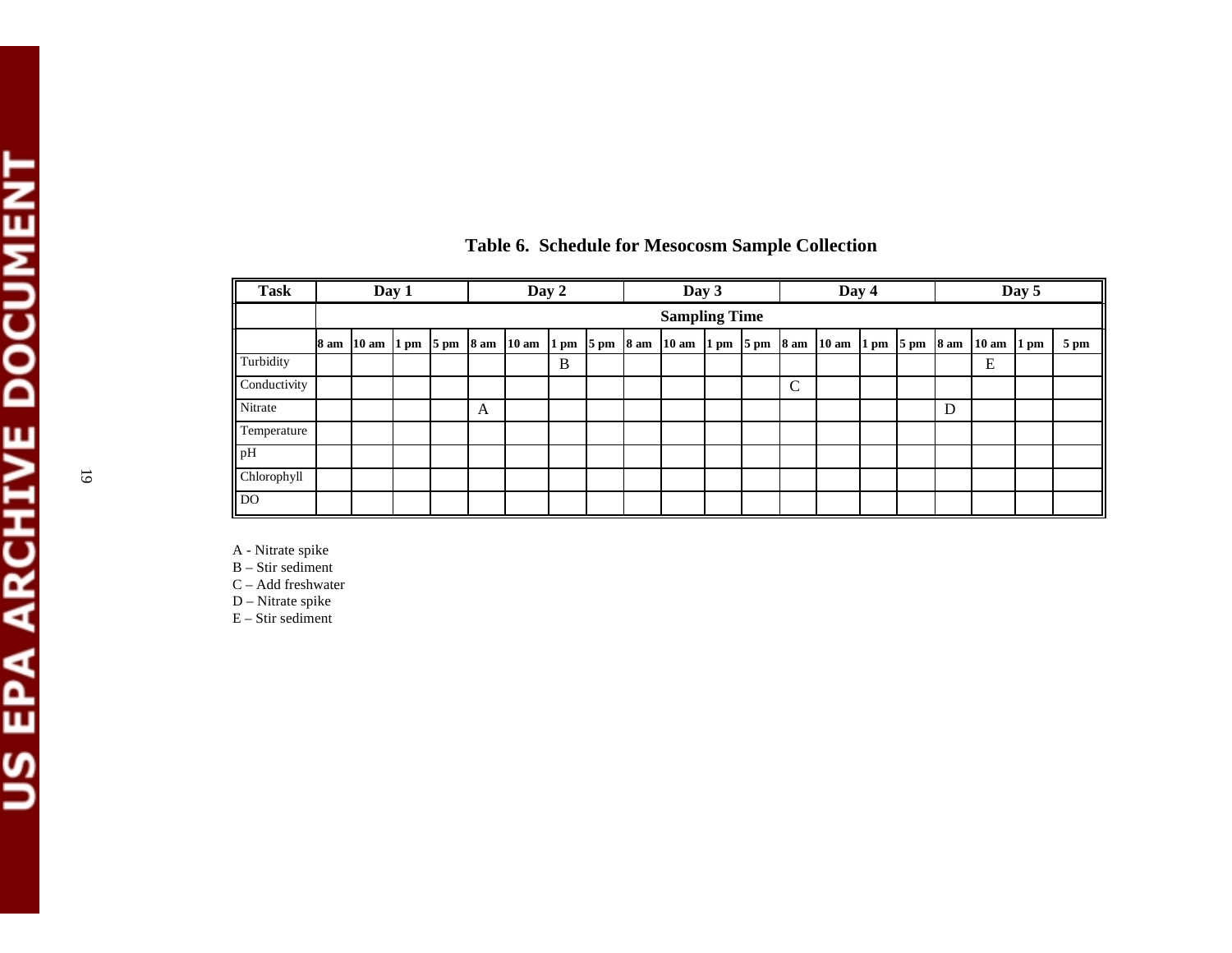#### **4.7 Reference Methods**

pH, turbidity, dissolved oxygen, nitrate, chlorophyll A, conductivity, and temperature shall be measured during the verification test, using a variety of methods.

#### **4.7.1 pH**

A NIST-traceable handheld pH meter, operated according to the manufacturer's instructions, is used to measure pH.

#### **4.7.2 Turbidity**

A benchtop ratio turbidity meter, operated according to the manufacturer's instructions, is used to measure turbidity according to EPA Method 180.1.<sup>(3)</sup>

#### **4.7.3 Dissolved Oxygen**

DO is measured using a NIST-traceable commercially available probe, operated according to the manufacturer's instructions.

#### **4.7.4 Nitrate**

Nitrate concentrations are determined colorimetrically using a Lachat Instruments QuikChem autoanalyzer, operated according to the manufacturer's instructions.(4)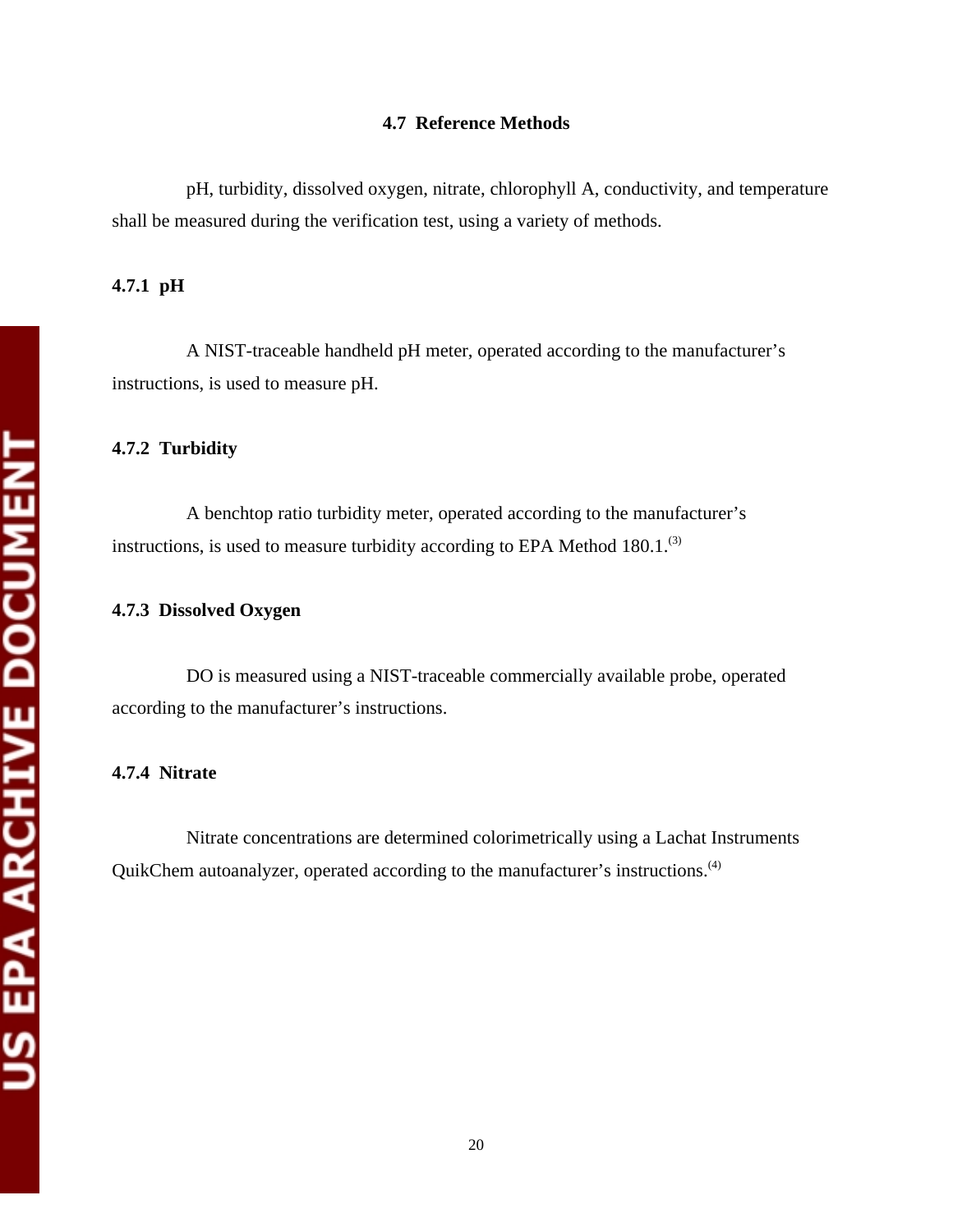Chlorophyll A or total chlorophyll concentrations are determined using a fluorescence technique conducted according to the manufacturer's instructions. Both methods for this determination are based on EPA Method 445.0.<sup>(5)</sup>

#### **4.7.6 Conductivity**

A NIST-traceable handheld conductivity meter, operated according to the manufacturer's instructions, is used to measure conductivity.

#### **4.7.7 Temperature**

A NIST-traceable handheld thermocouple and readout, operated according to the manufacturer's instructions, is used to monitor the water temperature (°C).

### **5 Materials and Equipment**

#### **5.1 Reagents**

Reagents used include distilled deionized water (for field blanks), appropriate turbidity standards from Hach or Advanced Polymer Systems, chlorophyll standards from Sigma (C6144), a nitrate standard, and preservation reagents, as specified in the test methods.<sup> $(3-5)$ </sup>

#### **5.2 Sampling Equipment and Handling**

Sampling equipment consists of 0.5- or 1-liter (l) sample containers (glass bottles) and the Niskin sampling device, along with all sample storage equipment. The recommended maximum sample holding time is given in Table 7.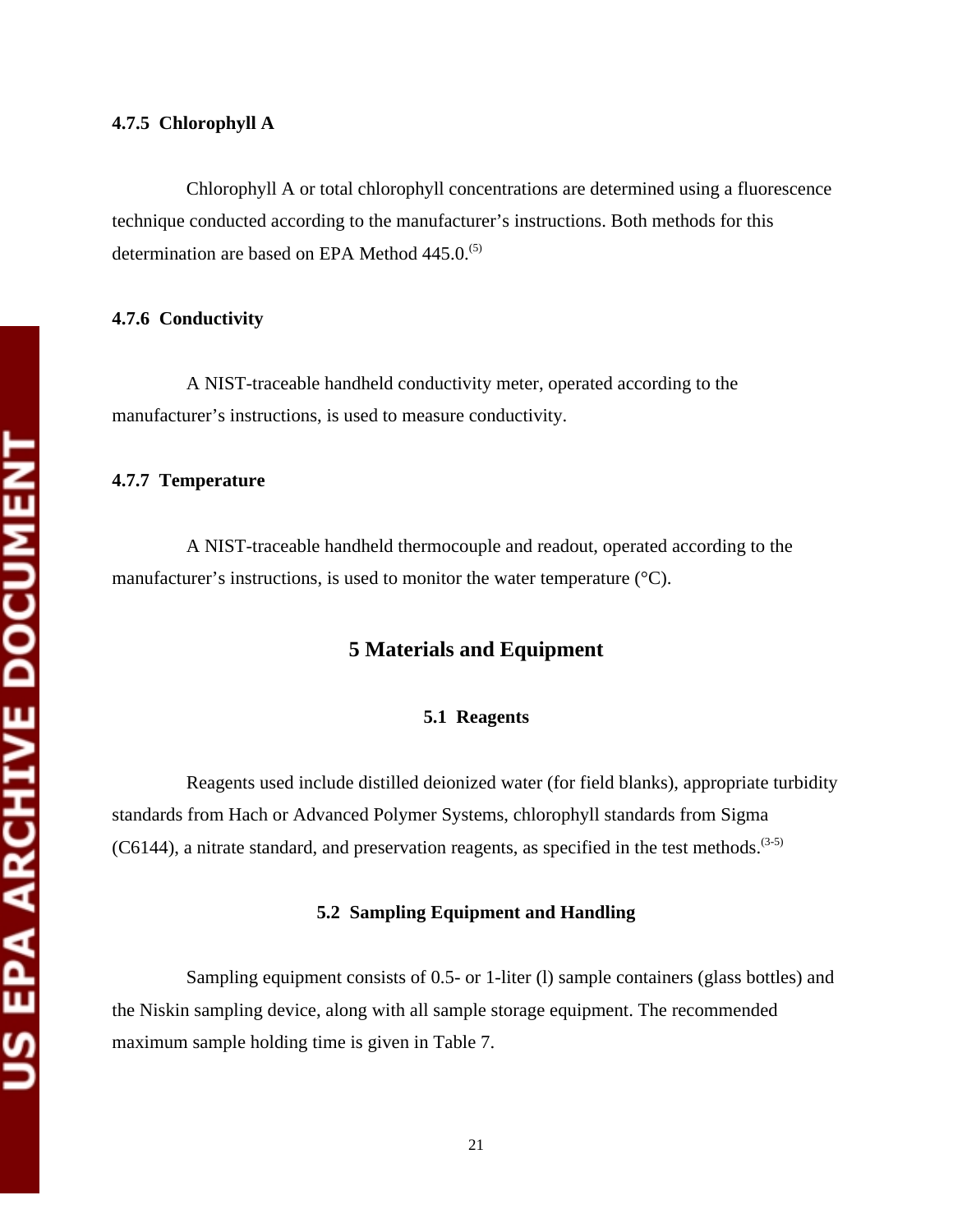| <b>Parameter</b> | <b>Holding Time</b> |
|------------------|---------------------|
| pH               | none <sup>a</sup>   |
| Turbidity        | 24 hours            |
| D <sub>O</sub>   | none                |
| Chlorophyll A    | 1 week              |
| Conductivity     | none                |
| Temperature      | none                |
| Nitrate          | 2 weeks             |

**Table 7. Maximum Holding Time** 

a Sample analysis performed immediately after sample collection.

#### **5.3 Reference Equipment**

Reference equipment includes a handheld pH meter, benchtop turbidity meter (Hach Ratio XR or similar meter), autoanalyzer (Lachat Instruments QuikChem 8000), fluorometer (Turner 10-AU or similar fluorometer), handheld conductivity meter, handheld thermocouple, and a DO meter.

# **6 QUALITY ASSURANCE/QUALITY CONTROL**

#### **6.1 Calibration**

Both the on-line and laboratory reference instrumentation used in the verification test shall be calibrated by the test facility according to the SOPs and schedules in place at the test facility. Documentation of these calibration results is provided to Battelle. The conductivity, DO, and pH meters are calibrated before each sampling event. The autoanalyzer, turbidity meter, and fluorometer used to measure nitrate, turbidity, and chlorophyll A, respectively, are calibrated at each sample analysis period. The thermocouple is calibrated in the six months prior to the test completion date.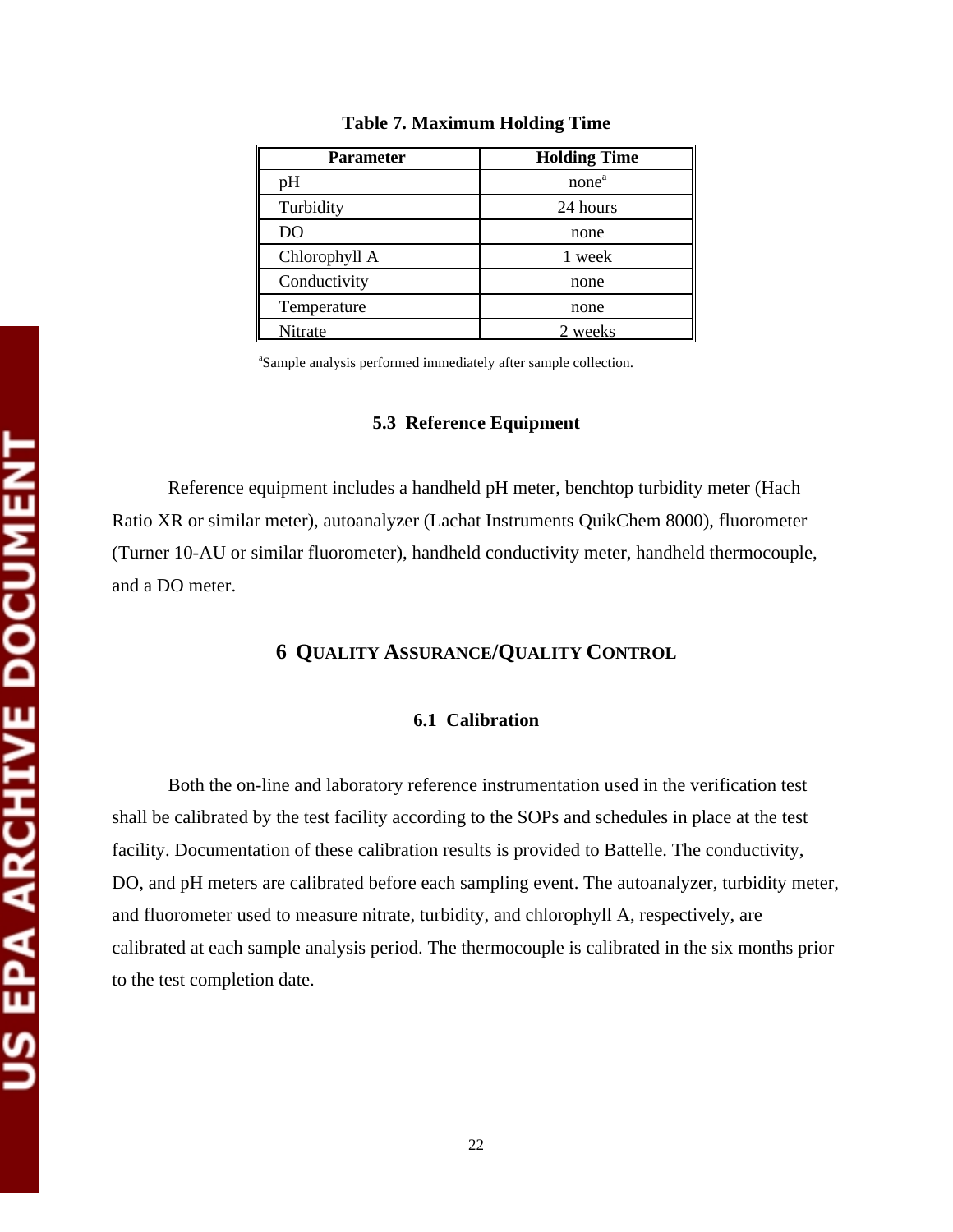#### **6.2 Field Quality Control**

To ensure that the sample collection and analysis procedures are properly controlled, a field blank and a laboratory replicate sample shall be taken at the times shown in Tables 4 and 5. The field blank is a container of deionized water taken to the field and then brought back to the laboratory. It is analyzed in the same manner as the collected samples. The laboratory replicate sample is collected once each week during a regular sampling period. These replicate samples are the field samples split into two and analyzed by the same methods. The results from the replicate analysis should be within the accuracy reported in Table 8. The expected maximum values for the field blanks are given in Table 9. In addition, sample spikes are taken in distilled water on the schedule shown in Tables 4 and 5. Sample spikes are taken for only nitrate. The nitrate spike is at 0.5 mg/l.

| <b>Parameter</b> | Accuracy $(\pm)$ |
|------------------|------------------|
| pH               | 0.1              |
| Turbidity        | 5 NTU            |
| D <sub>O</sub>   | 5%               |
| Chlorophyll A    | 5%               |
| Conductivity     | 5%               |
| Temperature      | $1^{\circ}C$     |
| Nitrate          | 10%              |

**Table 8. Replicate Analysis Results** 

**Table 9. Expected Values for Field Blanks** 

| <b>Parameter</b> | <b>Expected Maximum</b>               |  |
|------------------|---------------------------------------|--|
| Turbidity        | 1 NTU                                 |  |
| Chlorophyll A    | 3 x average of three<br>blank filters |  |
| Nitrate          | $5 \mu$ g at N/l <sup>a</sup>         |  |

at  $N/l$  = atoms of nitrogen per liter.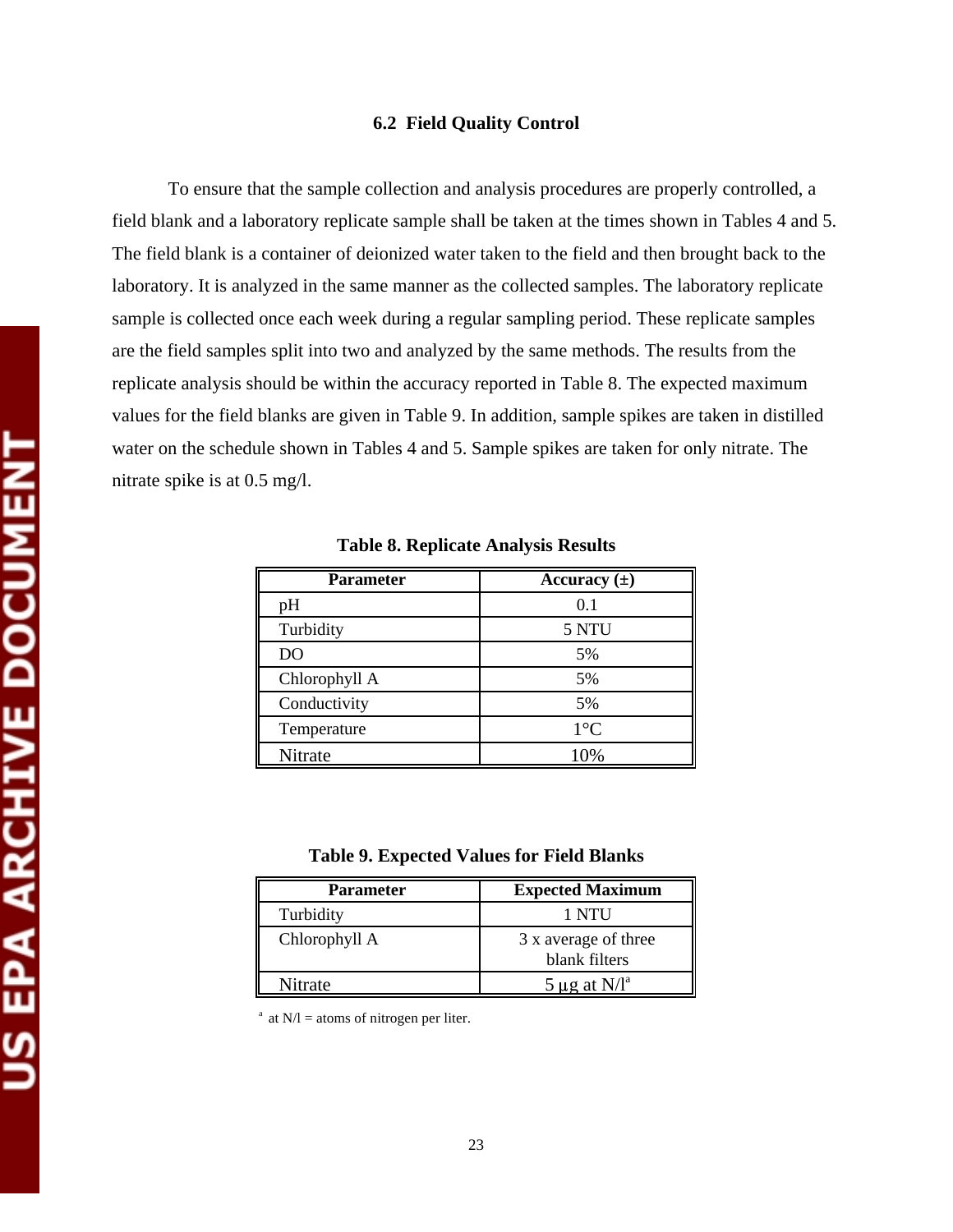Collected samples are transported to the laboratory in an ice-filled cooler. All samples are accompanied by a sample collection sheet and chain-of-custody form prepared for the test.

#### **6.4 Audits**

Independent of test facility and EPA QA activities, Battelle is responsible for ensuring that the following audits are conducted as part of this verification test.

#### **6.4.1 Performance Evaluation Audits**

A performance evaluation audit shall be conducted to assess the quality of the reference measurements made in the verification test. Each type of reference measurement is compared with an independent probe or a NIST-traceable standard that is independent of those used during the testing. This audit is performed once during the verification test. The acceptance criteria for the results of this audit are noted in Table 10, which is a summary of the audits to be performed.

| <b>Audited Parameter</b> | <b>Audit Procedure</b>              | <b>Acceptable Tolerance</b> |  |
|--------------------------|-------------------------------------|-----------------------------|--|
| pH                       | Independent monitor                 | $\pm 0.1$ pH                |  |
| Turbidity                | Independent turbidity standard      | $\pm 10\%$                  |  |
| DO                       | Independent monitor                 | $\pm 5\%$                   |  |
| Nitrate                  | Independent nitrate standard        | $\pm 10\%$                  |  |
| Chlorophyll A            | Independent chlorophyll<br>standard | $\pm 10\%$                  |  |
| Conductivity             | Independent monitor                 | $\pm 5\%$                   |  |
| Temperature              | Independent monitor                 | $\pm 1$ <sup>o</sup> C      |  |

|  |  |  | Table 10. Summary of Performance Evaluation Audits |
|--|--|--|----------------------------------------------------|
|--|--|--|----------------------------------------------------|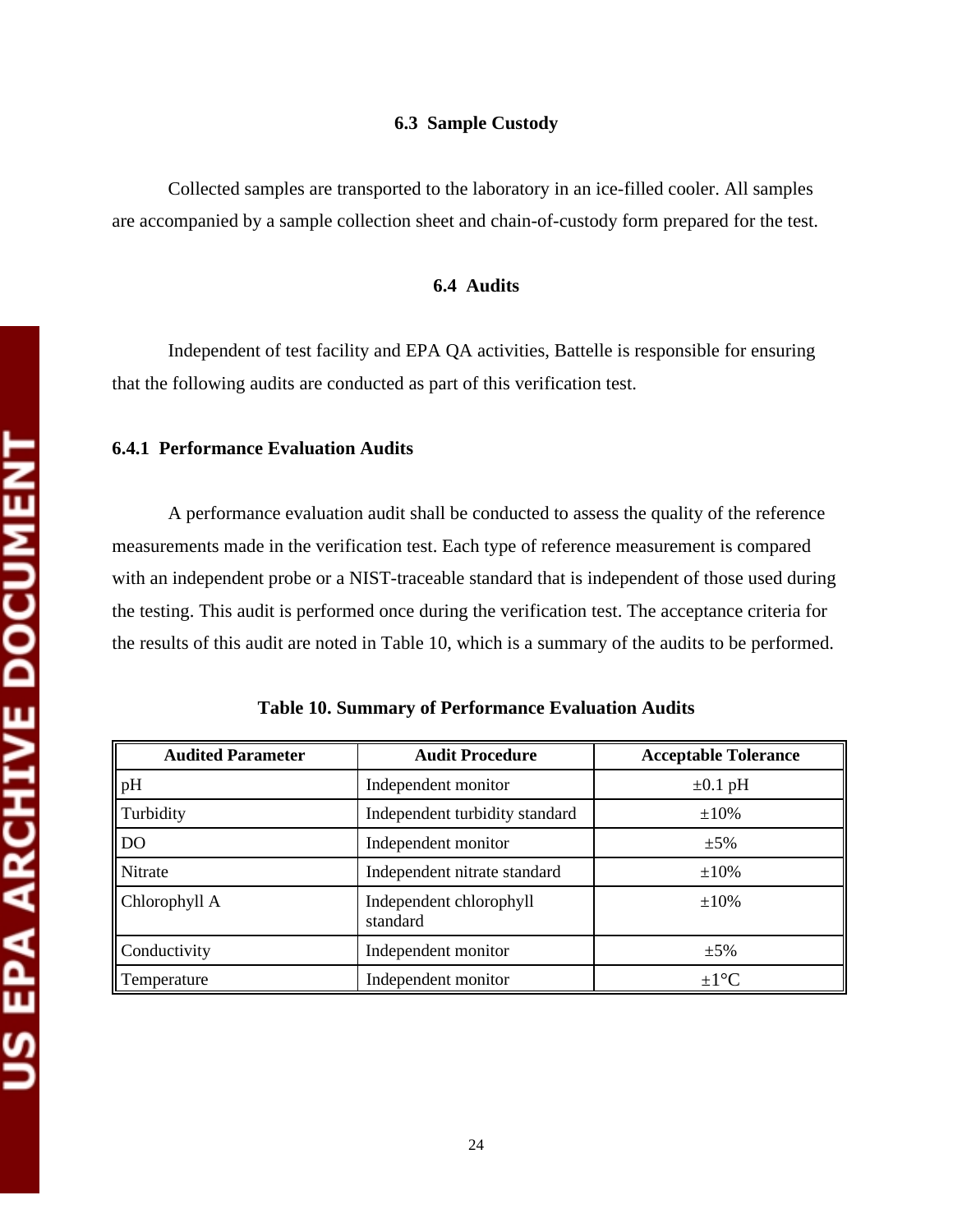#### *6.4.1.1 pH*

The handheld pH meter shall be compared with another handheld pH meter made by a different manufacturer and operated according to the manufacturer's instructions. A tolerance of  $\pm 0.1$  pH unit is expected.

#### *6.4.1.2 Turbidity*

The measurement of an independent turbidity standard shall be compared using the turbidity meter. An agreement of within 10% in NTUs is expected.

#### *6.4.1.3. Dissolved Oxygen*

The DO measurement shall be compared with a handheld DO monitor made by a different manufacturer. Agreement within 5% is expected.

#### *6.4.1.4 Nitrate*

A nitrate audit shall be performed, using an independent nitrate standard, by delivering a spiked sample to the autoanalyzer. Agreement between the results of this analysis and the spiked concentration is expected to be within 10%.

#### *6.4.1.5 Chlorophyll A*

A chlorophyll A audit shall be performed, using an independent chlorophyll A standard, by delivering a diluted standard to the fluorometer. Agreement between the results of this analysis and the spiked concentration is expected to be within 10%.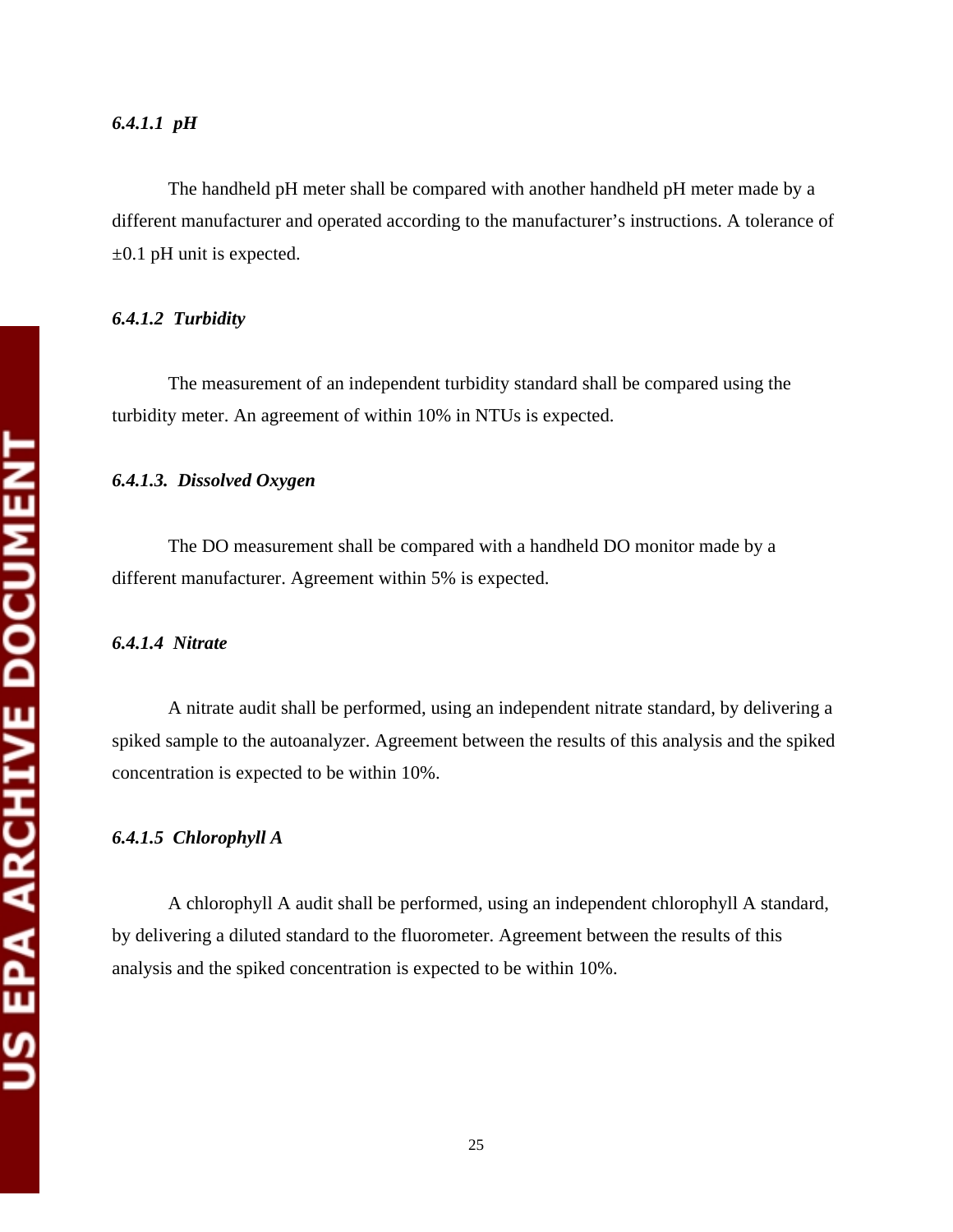An independent handheld conductivity meter made by a different manufacturer shall be used to perform the conductivity audit. Agreement between the results of this meter and those of the test reference meter is expected to be within 5%.

#### *6.4.1.7 Temperature*

A NIST-traceable mercury-in-glass thermometer shall be used for the temperature performance audit. The comparison is done on a sample of collected water. An agreement within  $\pm 1$ <sup>o</sup>C is expected.

#### **6.4.2 Technical Systems Audits**

Battelle's Quality Manager shall perform a TSA at least once during this verification test. The purpose of this audit is to ensure that the verification test is being performed in accordance with the AMS Center  $OMP^{(1)}$ , this protocol, published reference methods, and any SOPs used by the test facility. In this audit, the Battelle Quality Manager may review the reference methods used, compare actual test procedures to those specified or referenced in this protocol, and review data acquisition and handling procedures. A TSA report shall be prepared, including a statement of findings and the actions taken to address any adverse findings. The EPA ETV Quality Manager shall receive a copy of Battelle's TSA report.

At EPA's discretion, EPA QA staff also may conduct an independent on-site TSA during the verification test. The TSA findings will be communicated to testing staff at the time of the audit and documented in a TSA report.

#### **6.4.3 Audit of Data Quality**

Battelle's Quality Manager shall audit at least 10% of the verification data acquired in the verification test. The Battelle Quality Manager traces the data from initial acquisition,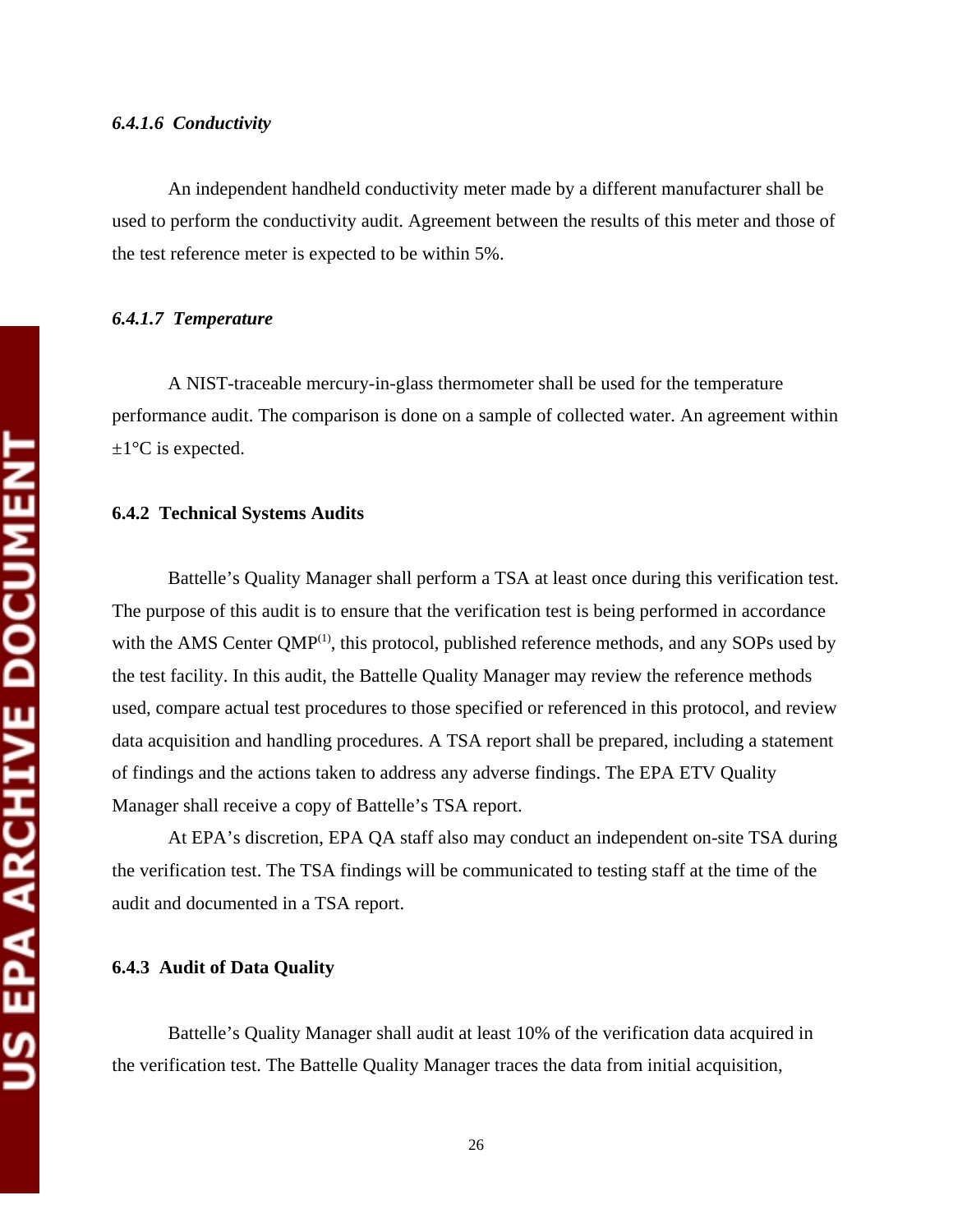through reduction and statistical comparisons, to final reporting. All calculations performed on the data undergoing audit are checked.

#### **6.4.4 Assessment Reports**

Each assessment and audit shall be documented in accordance with Section 2.9.7 of the  $QMP$  for the AMS Center.<sup>(1)</sup> Assessment reports will include the following:

- Identification of any adverse findings or potential problems
- Response to adverse findings or potential problems
- Possible recommendations for resolving problems
- Citation of any noteworthy practices that may be of use to others
- Confirmation that solutions have been implemented and are effective.

#### **6.5 Corrective Action**

The Battelle Quality Manager, during the course of any assessment or audit, shall identify to the technical staff performing experimental activities any immediate corrective action that should be taken. If serious quality problems exist, the Battelle Quality Manager is authorized to stop work. Once the assessment report has been prepared, the Verification Test Coordinator ensures that a response is provided for each adverse finding or potential problem and implements any necessary follow-up corrective action. The Battelle Quality Manager shall ensure that follow-up corrective action has been taken.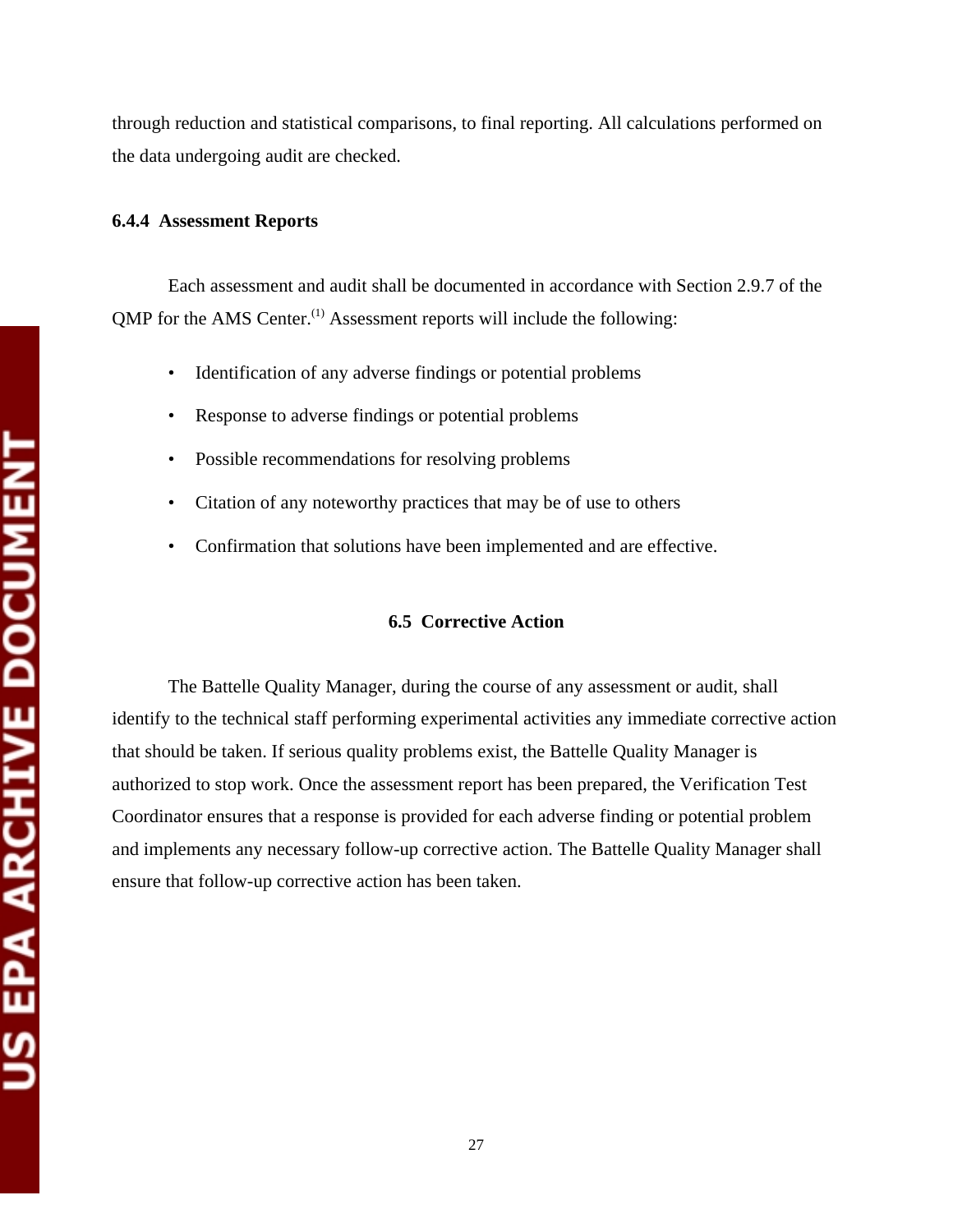#### **7 DATA HANDLING AND REPORTING**

#### **7.1 Documentation and Records**

A variety of data shall be acquired and recorded electronically and manually by either Battelle or the test facility staff. Operational information, required maintenance, and results from the reference methods are documented in a laboratory record book and on data sheet/chain-ofcustody forms. In general, the results from the multi-parameter water probes are recorded electronically. The electronic data stored on the probe are collected by the field staff during each sampling event. Once collected, these data reside at the test facility until the entire test is finished. All of the electronic raw data is then transferred to Battelle, where it will be permanently stored with the study binder, along with the rest of the test data. Table 11 summarizes the types of data to be recorded and the process for recording data. At the conclusion of the test, the test facility is provided with an electronic copy of the raw data generated during the verification.

#### **7.2 Data Review**

Data generated by the test facility and vendors in the verification test shall be provided to Battelle and reviewed by the Verification Test Coordinator before they are used to calculate, evaluate, or report verification results. All data are recorded directly in the laboratory record book as soon as they are available. Records are written legibly in ink, and any corrections are initialed by the person performing the correction. The data include electronic data, entries in laboratory record books, operating data from the test facility, and equipment calibration records. The person performing the review adds his/her initials and the date to a hard copy of the record being reviewed within two weeks of the measurement. This hard copy is placed in the files for the verification test by the Verification Test Coordinator. In addition, data calculations performed by Battelle are spot-checked by Battelle technical staff to ensure that calculations are performed correctly.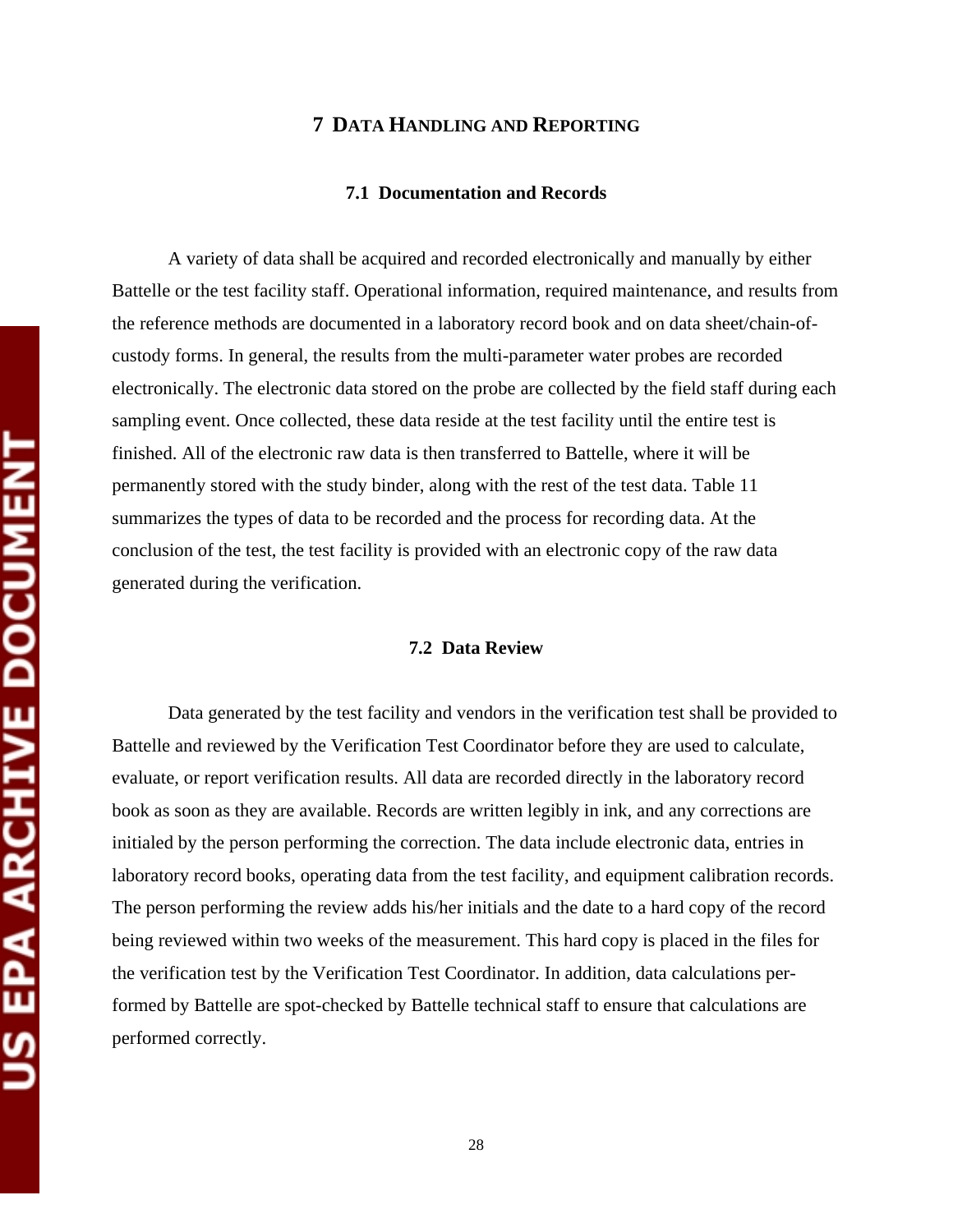| Data to be<br><b>Recorded</b>                                 | <b>Responsible</b><br>Party                  | <b>Where Recorded</b>                                                                       | <b>How Often</b><br><b>Recorded</b>                                                            | <b>Purpose of Data</b>                                                                                                  |
|---------------------------------------------------------------|----------------------------------------------|---------------------------------------------------------------------------------------------|------------------------------------------------------------------------------------------------|-------------------------------------------------------------------------------------------------------------------------|
| Dates, times of test<br>events                                | <b>Test Facility</b>                         | Laboratory record<br>books/data sheets                                                      | Start/end of test; at<br>each change of a<br>test parameter; at<br>sample collection.          | Used to organize/check<br>test results; manually<br>incorporate data into<br>spreadsheets - stored in<br>study binder   |
| Test parameters                                               | Battelle/Test<br>Facility                    | Laboratory record<br>books/data sheets                                                      | Each sample<br>collection                                                                      | Used to organize/check<br>test results; manually<br>incorporate data into<br>spreadsheets - stored in<br>study binder   |
| Probe data<br>- digital display<br>- electronic output        | <b>Test Facility</b><br><b>Test Facility</b> | Data sheets<br>Probe data<br>acquisition system<br>(data logger, PC,<br>laptop, etc.).      | Each sample<br>collection;<br>data downloaded<br>at least once per<br>day                      | Used to organize/check<br>test results; incorporate<br>data into electronic<br>spreadsheets - stored in<br>study binder |
| Reference monitor<br>readings/reference<br>analytical results | <b>Test Facility</b>                         | Laboratory record<br>book/data sheets<br>or data<br>management<br>system, as<br>appropriate | After each batch<br>sample collection;<br>data recorded after<br>reference method<br>performed | Used to organize/check<br>test results; manually<br>incorporate data into<br>spreadsheets - stored in<br>study binder   |
| Reference<br>calibration data                                 | <b>Test Facility</b>                         | Laboratory record<br>books/data sheets/<br>data aquisition<br>system                        | Whenever zero<br>and calibration<br>checks are done                                            | Document correct<br>performance of reference<br>methods                                                                 |
| Performance<br>evaluation audit<br>results                    | <b>Battelle</b>                              | Laboratory record<br>books/data sheets/<br>data acquisition<br>system                       | At times of<br>performance<br>evaluation audits                                                | Test reference methods<br>with independent<br>standards/measurements                                                    |

**Table 11. Summary of Data Recording Process** 

#### **7.3 Statistical Procedures**

#### **7.3.1 Pre- and Postcalibration Results**

A tabulation of the pre- and postcalibration results shall be presented, where applicable, for each of the measured parameters. The results are expressed as percent change for a given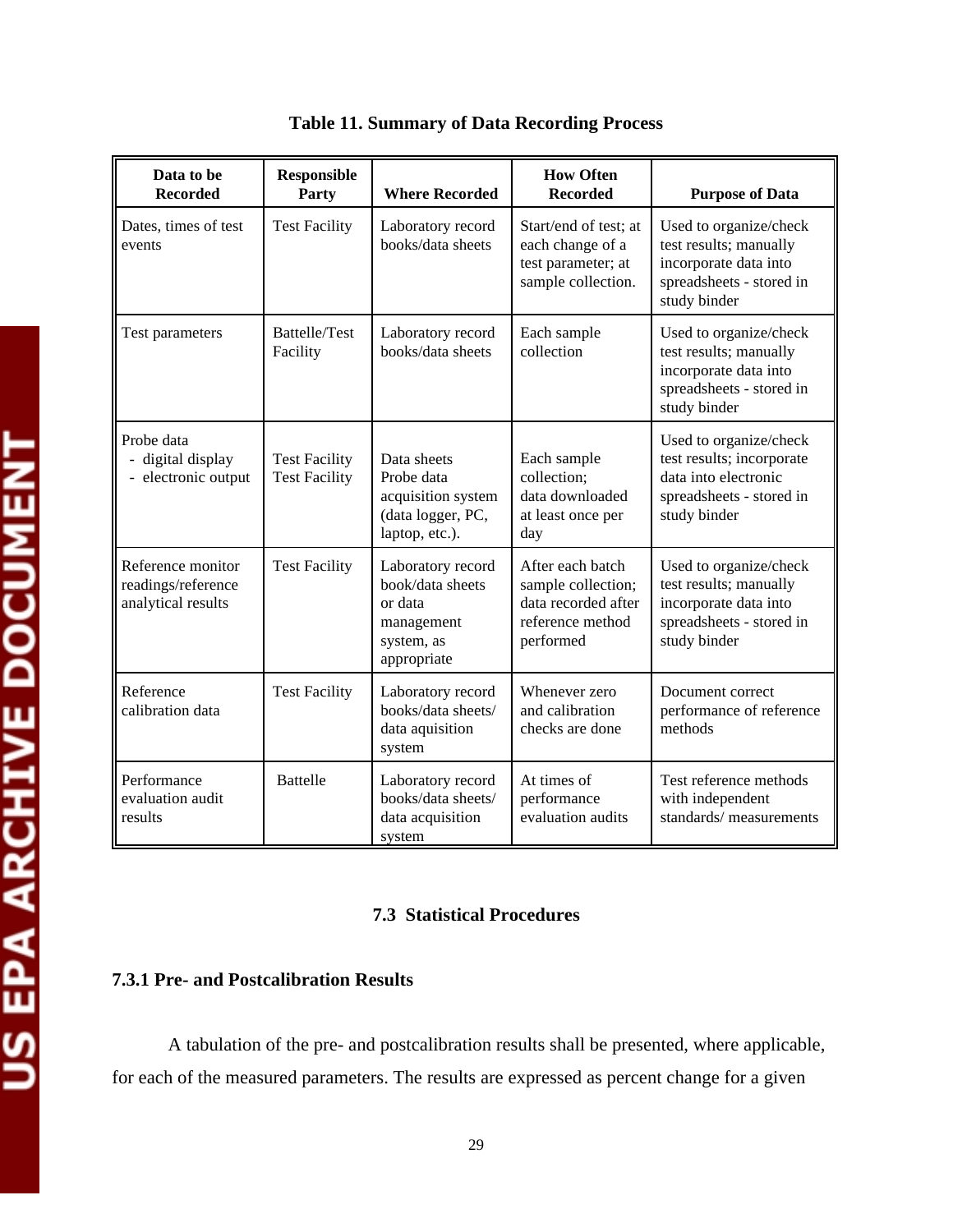time period (days). If not prohibited by the vendor's typical operating instructions, a weekly check of the calibration is performed as well.

The results from the calibration checks are summarized, and accuracy is determined each time the calibration check is conducted. This accuracy is reported as a percentage, calculated using the following equation:

$$
A = I - (Cs - Cp)/Cs \tag{1}
$$

where *Cs* is the value of the standard and *Cp* is the value measured by the vendor's probe.

#### **7.3.2 Relative Bias**

Results from the multi-parameter water probes being verified are compared to the results obtained from the reference analyses. Water samples are analyzed by both the reference method and the probes being verified. The results for each sample are recorded, and the accuracy is expressed in terms of the relative bias (*B*), as calculated from the following equation:

$$
B = \frac{C_p - \overline{C}_R}{\overline{C}_R} \times 100
$$
 (2)

where  $C_p$  is the reading from the probe being verified, and  $\overline{C_p}$  is the average of the replicate reference measurements. This calculation is performed for each reference sample analysis for each of the eight target water parameters (Table 2). Readings of pH are converted to  $H^+$ concentration, and temperature readings are converted to absolute units prior to making this calculation. Relative bias is assessed independently for each analyzer provided by a single vendor to determine inter-unit reproducibility.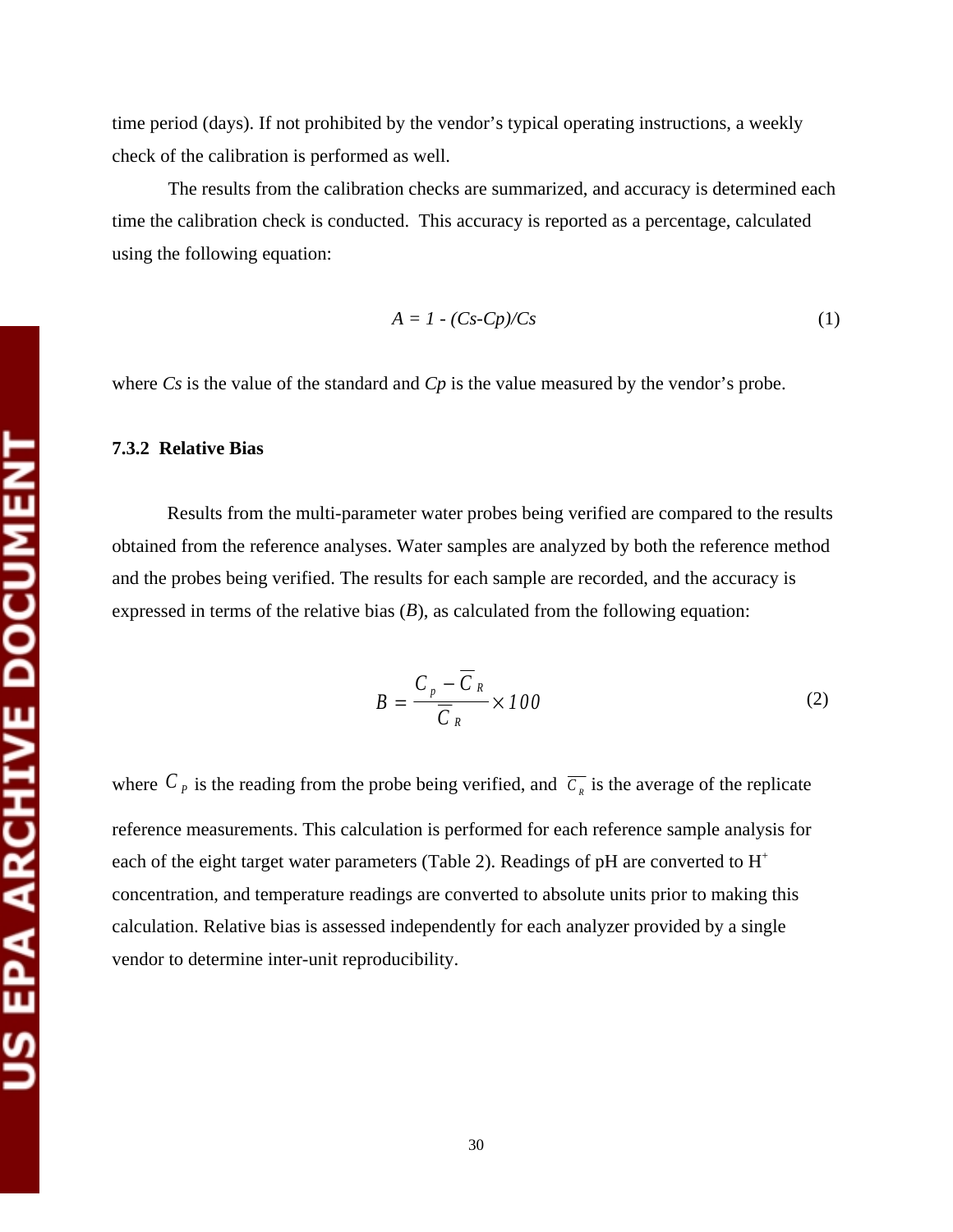#### **7.3.3 Precision**

The standard deviation (*S*) of the results for replicate measurements made during stable operation at the mesocosm is calculated and used as a measure of probe precision at each sampling period:

$$
S = \left[\frac{1}{n-1}\sum_{k=1}^{n} \left(C_k - \overline{C}\right)^2\right]^{1/2} \tag{3}
$$

where *n* is the number of replicate samples,  $C_k$  is the concentration reported for the  $k<sup>th</sup>$  measurement, and  $\overline{C}$  is the average concentration of the replicate samples, i.e.,

$$
\% RSD = \frac{S}{C}100\tag{4}
$$

Precision is calculated for each of the eight target water parameters. Probe precision is reported in terms of the percent relative standard deviation of the series of measurements.

#### **7.3.4 Linearity**

For target water parameters with a sufficiently wide range of variation, linearity is assessed by linear regression, with the analyte concentration measured by the reference method as an independent variable, and the reading from the analyzer verified as a dependent variable. Linearity is expressed in terms of the slope, intercept, and coefficient of determination  $(r^2)$ . Linearity for pH is assessed by converting pH results to  $H^+$  concentration before comparison. Linearity is assessed separately for each unit of each water probe being tested and for each of the mesocosm, saltwater, and freshwater test sites.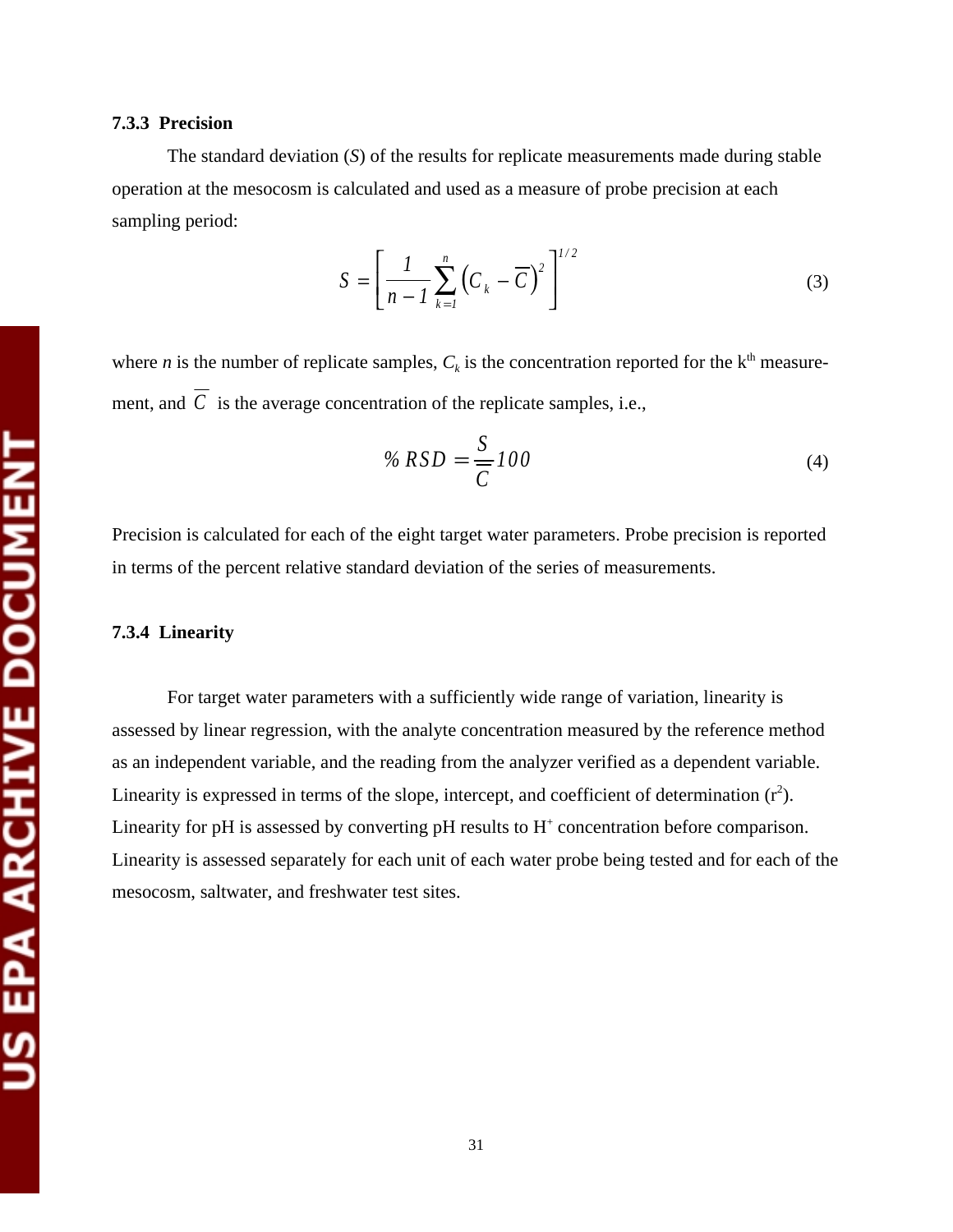The results obtained from identical units of each probe are compiled independently for each analyzer and compared to assess inter-unit reproducibility. The results are interpreted using a *t*-test, or other appropriate comparison, to assess whether significant differences exist between the units tested.

#### **7.4. Reporting**

The statistical comparisons that result from each of the tests described above shall be conducted separately for each of the probes being tested, and information on the additional performance parameters are compiled and reported. Separate verification reports are prepared, each addressing a technology provided by one commercial vendor. Each report shows separate verification results from the duplicate probes undergoing testing, along with calculations of the inter-unit reproducibility of the technology. For each test, the verification report presents the test procedures and test data, as well as the results of the statistical evaluation of those data.

All interaction with the probes (such as during maintenance, cleaning, and calibration) is noted at the time of the test and reported. In addition, descriptions of the data-recording procedures, consumables used, and required reagents are presented in the report.

The verification report shall briefly describe the ETV program, the AMS Center, and the procedures used in verification testing. These sections shall be common to each verification report resulting from this verification test. The results of the verification test shall then be stated quantitatively, without comparison to any other technology tested or comment on the acceptability of the technology's performance. The preparation of draft verification reports, review of reports by vendors and others, revision of the reports, final approval, and distribution of the reports shall be conducted as stated in the "Generic Verification Protocol for the Advanced Monitoring Systems Pilot."<sup>(6)</sup> Preparation, approval, and use of verification statements summarizing the results of this test also are subject to the requirements of that same protocol.